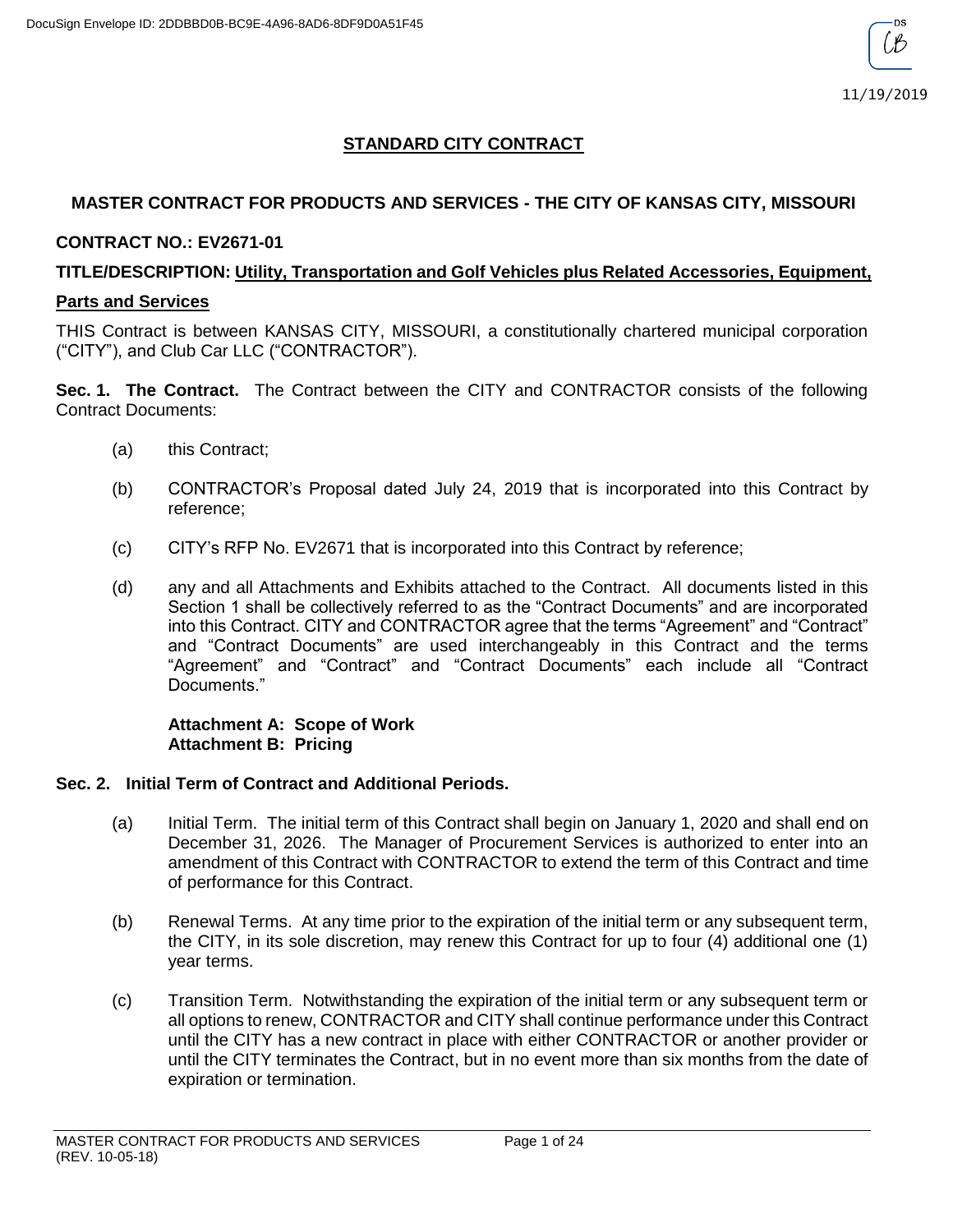#### **Sec. 3.Compensation.**

CONTRACTOR shall timely provide all vehicles, equipment, accessories, repairs, parts, and services for the CITY in accordance with the Contract and the CITY shall pay CONTRACTOR the lowest Price set forth the Contract for all vehicles, equipment, accessories, repairs, parts, and services. CITY will order all vehicles, equipment, accessories, repairs, parts, and services, on an as needed basis. CITY shall order all vehicles, equipment, accessories, repairs, parts, and services to be provided by CONTRACTOR under this Contract by means of a Purchase Order issued by the CITY's Manager of Procurement Services for which funds have been certified and encumbered by the City's Director of Finance. CITY shall not have any financial obligations to CONTRACTOR under this Contract until the CITY issues a Purchase Order to CONTRACTOR. CONTRACTOR shall not provide any vehicles, equipment, accessories, repairs, parts, and services in excess of the dollar amount contained in any Purchase Order and CONTRACTOR shall not be entitled to any payment in excess of the dollar amount of the Purchase Orders from CITY without CITY's prior written authorization.

### **Sec. 4. Effective Date of Contract.**

- (a) Notwithstanding Section 2 of this Contract, neither party has any obligation under this Contract until the Manager of Procurement Services issues a Purchase Order which shall be signed by the City's Director of Finance certifying there is a balance, otherwise unencumbered, to the credit of the appropriation to which the expenditure is to be charged, and a cash balance, otherwise unencumbered, in the treasury, to the credit of the fund from which payment will be made, each sufficient to meet the obligation incurred in the Purchase Order.
- (b) The date of the first Purchase Order issued by the CITY is the effective date of this Contract.
- (c) The date of the first Purchase Order issued by the CITY after the CITY renews this Contract shall be the effective date of the renewal term or transition term.

#### **Sec. 5. Invoices.**

- (a) CONTRACTOR shall submit to CITY a request for payment (hereinafter "Invoice") for vehicles, accessories, equipment, repairs, parts and services performed in sufficient detail for the CITY to determine that the amount CONTRACTOR is requesting is in fact due and payable.
- (b) CITY shall not pay any Invoice from CONTRACTOR unless CONTRACTOR is in compliance with, and not in breach or default of, all terms, covenants and conditions of this Contract. If damages are sustained by CITY as a result of breach or default by CONTRACTOR, CITY may withhold payment(s) to CONTRACTOR for the purpose of set off until such time as the exact amount of damages due to CITY from CONTRACTOR may be determined.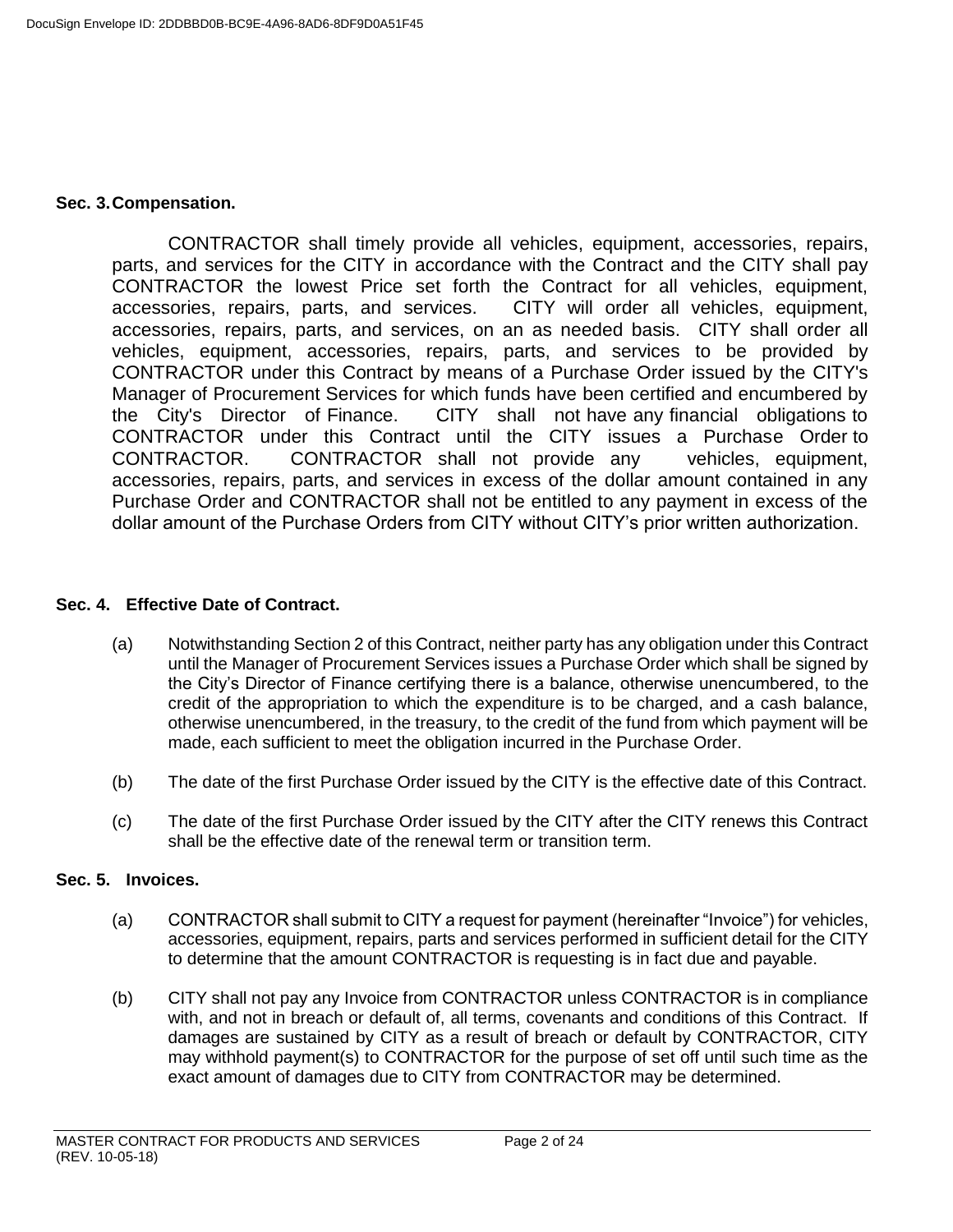- (c) CITY shall not process CONTRACTOR's Invoice unless CONTRACTOR's Invoice is in proper form, correctly computed, and is approved by CITY as payable under the terms of this Contract.
- (d) CITY is not liable for any obligation incurred by CONTRACTOR except as approved under the provisions of this Contract.
- (e) If CONTRACTOR is required to meet MBE/WBE goals for this Contract, CONTRACTOR shall not submit an Invoice to the City unless CONTRACTOR's Invoice is accompanied by a copy of the most recent 00485.01 M/WBE Monthly Utilization Report submitted by CONTRACTOR to the City's Human Relations Department. CONTRACTOR shall remain current on CONTRACTOR's filing of 00485.01 M/WBE Monthly Utilization Reports. CITY shall not pay CONTRACTOR's Invoice unless CONTRACTOR is current on CONTRACTOR's filing of 00485.01 M/WBE Monthly Utilization Reports.

**Sec. 6. Representations and Warranties of CONTRACTOR.** CONTRACTOR hereby represents and warrants to the CITY the following:

- (a) CONTRACTOR is in good standing under the laws of the state of Missouri and each state in which it does business, except any such state where the failure to be in good standing would not have a material adverse effect on CONTRACTOR's ability to perform this Contract in accordance with its terms.
- (b) The execution, delivery and performance by CONTRACTOR of this Contract have been duly authorized by all necessary corporate action and do not and will not (i) require any consent or approval of CONTRACTOR's board of directors; (ii) require any authorization, consent or approval by, or registration, declaration or filing with, or notice to, any governmental department, commission, board, bureau, agency or instrumentality, or any third party, except such authorization, consent, approval, registration, declaration, filing or notice as has been obtained prior to the date hereof; (iii) violate any provision of any law, rule or regulation or of any order, writ, injunction or decree presently in effect having applicability to CONTRACTOR or its articles or by-laws; and (iv) result in a breach of or constitute a default under any material agreement, lease or instrument to which CONTRACTOR is a party or by which it or its properties may be bound or affected.
- (c) CONTRACTOR shall not enter into any contract for the services to CITY that purports to grant a security interest or right of repossession to any person or entity respecting the services, or any portions thereof or chattels placed thereon.
- (d) There is no litigation, proceeding or other investigation pending or, to the knowledge of CONTRACTOR, threatened against CONTRACTOR which would prevent consummation of the transaction contemplated by this Contract or would have a materially adverse effect on CONTRACTOR.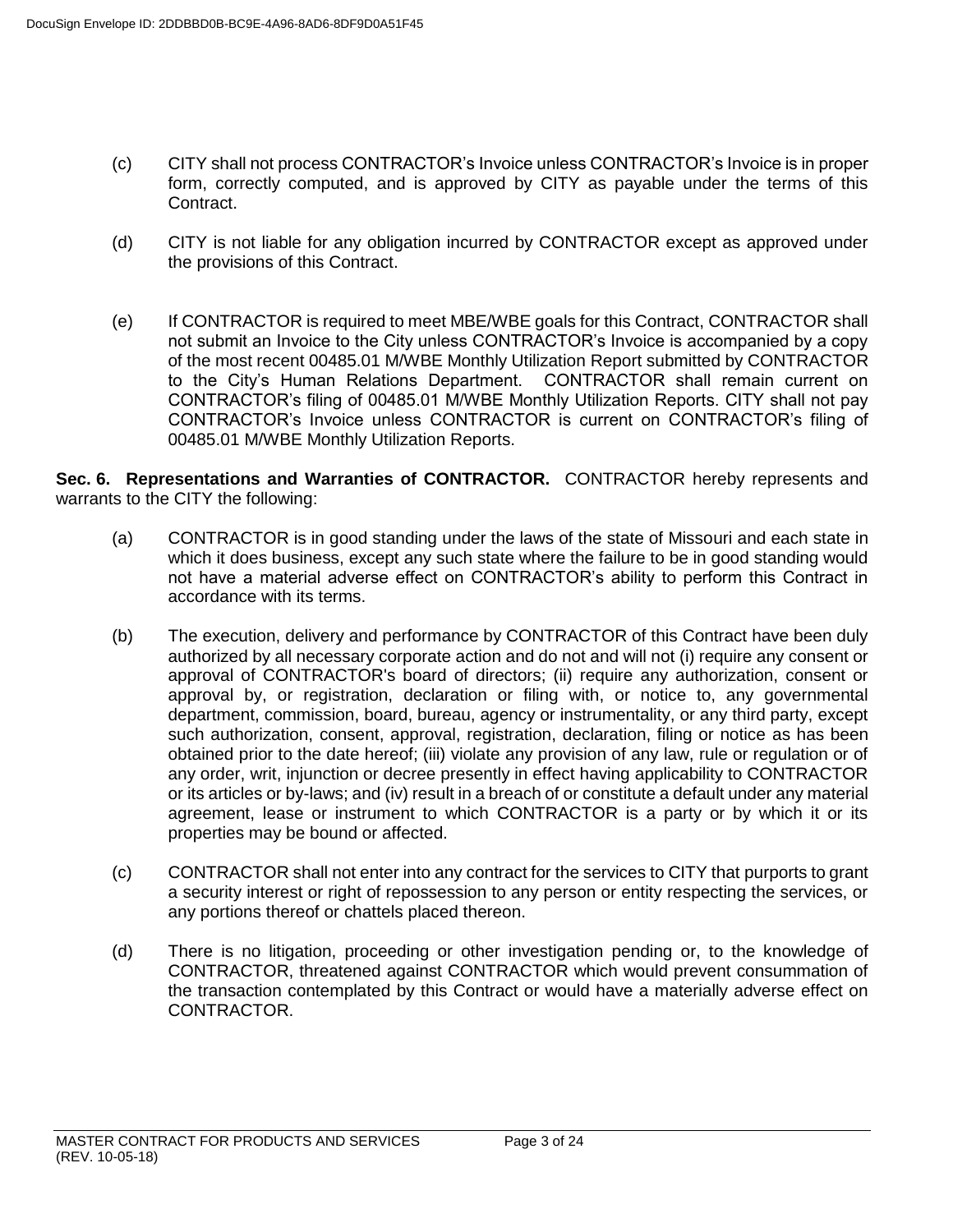**Sec. 7. Survival of the Representations, Warranties and Covenants.** All representations, warranties and covenants expressed herein shall survive the execution of this Contract for the benefit of the parties hereto.

**Sec. 8. Governing Law.** This Contract shall be construed and governed in accordance with the laws of the State of Missouri without giving effect to Missouri's choice of law provisions. The CITY and CONTRACTOR: (1) submit to the jurisdiction of the state and federal courts located in Jackson County, Missouri; (2) waive any and all objections to jurisdiction and venue; and (3) will not raise forum *non conveniens* as an objection to the location of any litigation.

**Sec. 9. Termination for Convenience.** CITY may, at any time upon fifteen (15) days written notice to CONTRACTOR specifying the effective date of termination, terminate this Contract, in whole or in part.

## **Sec. 10. Default and Remedies.**

- (a) If CONTRACTOR shall be in default or breach of any provision of this Contract, CITY may terminate this Contract, suspend CITY's performance, withhold payment or invoke any other legal or equitable remedy after giving CONTRACTOR ten (10) days written notice and opportunity to cure such default or breach.
- (b) If CITY shall be in default or breach of any provision of this Contract, CONTRACTOR may terminate this contract or suspend CONTRACTOR's performance after giving CITY ten (10) days written notice and opportunity to cure such default or breach.

**Sec. 11. Waiver.** Waiver by CITY of any term, covenant, or condition hereof shall not operate as a waiver of any subsequent breach of the same or of any other term, covenant or condition. No term, covenant, or condition of this Contract can be waived except by written consent of CITY, and forbearance or indulgence by CITY in any regard whatsoever shall not constitute a waiver of same to be performed by CONTRACTOR to which the same may apply and, until complete performance by CONTRACTOR of the term, covenant or condition, CITY shall be entitled to invoke any remedy available to it under this Contract or by law despite any such forbearance or indulgence.

**Sec. 12. Acceptance.** No payment made under this Contract shall be proof of satisfactory performance of the Contract, either wholly or in part, and no payment shall be construed as acceptance of deficient or unsatisfactory services.

## **Sec. 13. Records.**

- (a) For purposes of this Section:
	- 1. "CITY" shall mean the City Auditor, the City's Internal Auditor, the City's Director of Human Relations, the City Manager, the City department administering this Contract and their delegates and agents.
	- 2. "Record" shall mean any document, book, paper, photograph, map, sound recordings or other material, regardless of physical form or characteristics, made or received in connection with this Contract and all Contract amendments and renewals.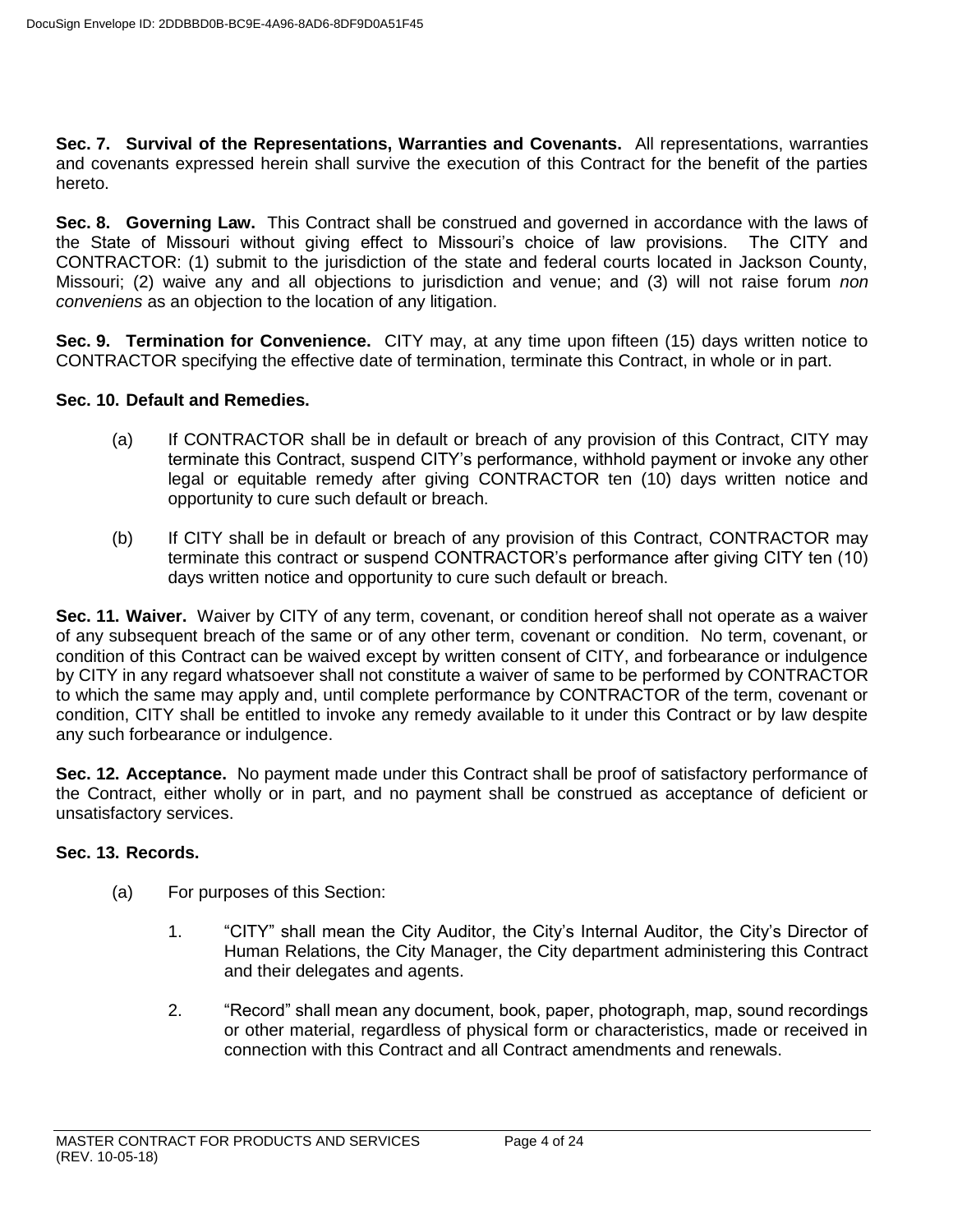- (b) CONTRACTOR shall maintain and retain all Records for a term of five (5) years that shall begin after the expiration or termination of this Contract and all Contract amendments. CITY shall have a right to examine or audit all Records, and CONTRACTOR shall provide access to CITY of all Records upon ten (10) days written notice from the CITY.
- (c) The books, documents and records of CONTRACTOR in connection with this Contract shall be made available to the City Auditor, the City's Internal Auditor, the City's Director of Human Relations and the City department administering this Contract within ten (10) days after the written request is made.

**Sec. 14. Affirmative Action.** If this Contract exceeds \$300,000.00 and Contractor employs fifty (50) or more people, Contractor shall comply with City's Affirmative Action requirements in accordance with the provisions of Chapter 3 of City's Code, the rules and regulations relating to those sections, and any additions or amendments thereto; in executing any Contract subject to said provisions, Contractor warrants that it has an affirmative action program in place and will maintain the affirmative action program in place for the duration of the Contract. Contractor shall not discriminate against any employee or applicant for employment because of race, color, sex, religion, national origin or ancestry, disability, sexual orientation, gender identity or age in a manner prohibited by Chapter 3 of City's Code. Contractor shall:

- (a) Submit, in print or electronic format, a copy of Contractor's current certificate of compliance to the City's Human Relations Department (HRD) prior to receiving the first payment under the Contract, unless a copy has already been submitted to HRD at any point within the previous two (2) calendar years. If, and only if, Contractor does not possess a current certification of compliance, Contractor shall submit, in print or electronic format, a copy of its affirmative action program to HRD prior to receiving the first payment under the Contract, unless a copy has already been submitted to HRD at any point within the previous two (2) calendar years.
- (b) Require any Subcontractor awarded a subcontract exceeding \$300,000.00 to affirm that Subcontractor has an affirmative action program in place and will maintain the affirmative action program in place for the duration of the subcontract.
- (c) Obtain from any Subcontractor awarded a subcontract exceeding \$300,000.00 a copy of the Subcontractor's current certificate of compliance and tender a copy of the same, in print or electronic format, to HRD within thirty (30) days from the date the subcontract is executed. If, and only if, Subcontractor does not possess a current certificate of compliance, Contractor shall obtain a copy of the Subcontractor's affirmative action program and tender a copy of the same, in print or electronic format, to HRD within thirty (30) days from the date the subcontract is executed.

City has the right to take action as directed by City's Human Relations Department to enforce this provision. If Contractor fails, refuses or neglects to comply with the provisions of Chapter 3 of City's Code, then such failure shall be deemed a total breach of this Contract and this Contract may be terminated, canceled or suspended, in whole or in part, and Contractor may be declared ineligible for any further contracts funded by City for a period of one (1) year. This is a material term of this Contract.

**Sec. 15. Tax Compliance.** If the CITY's payments to CONTRACTOR exceed \$160,000.00 for the period of May 1st through April 30th, CONTRACTOR shall provide proof of compliance with the CITY's tax ordinances administered by the CITY's Commissioner of Revenue as a precondition to the CITY making the first payment under this Contract. CONTRACTOR also shall submit to the CITY proof of compliance with the CITY's tax ordinances administered by the CITY's Commissioner of Revenue as a condition precedent to the CITY making final payment under the Contract.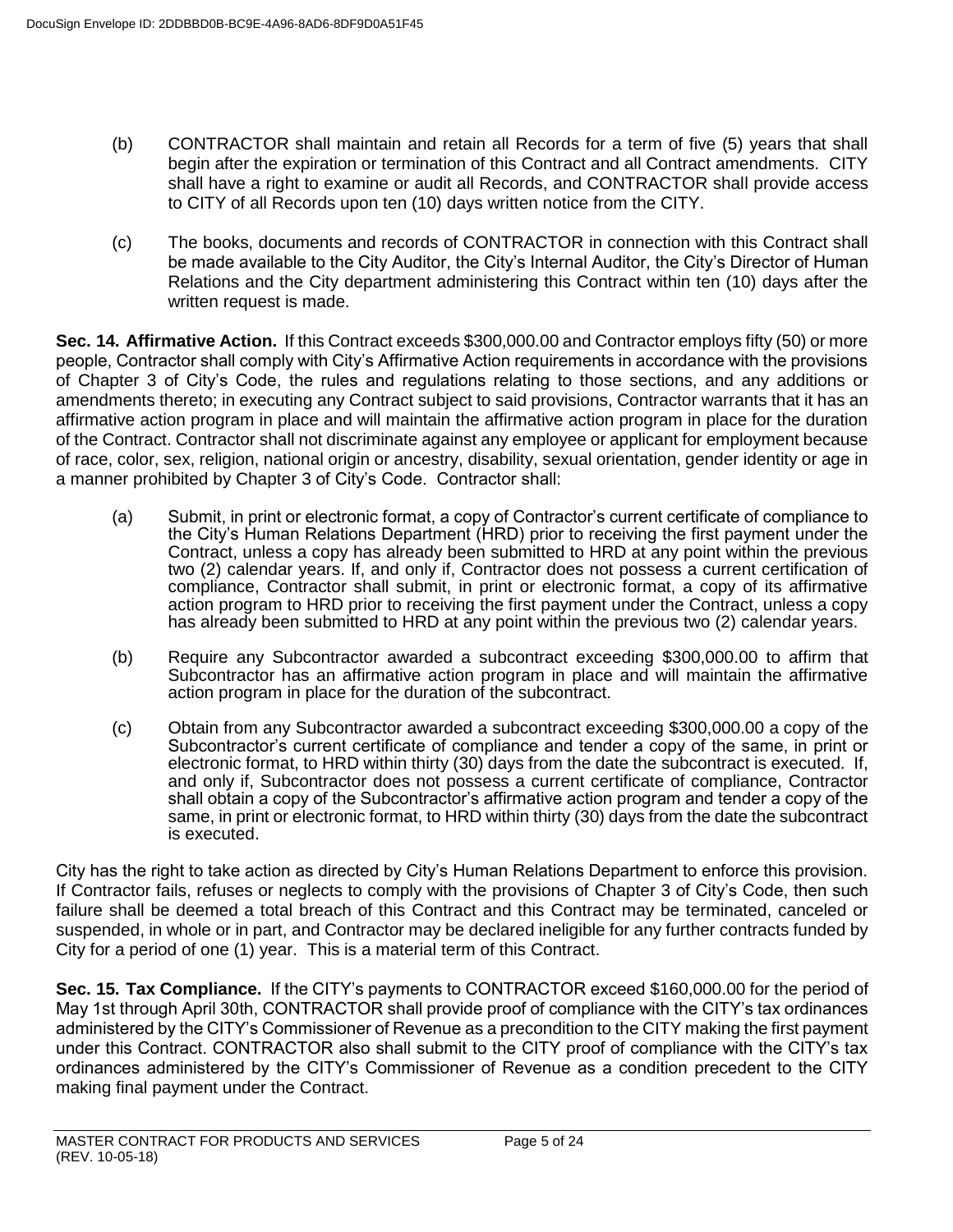**Sec. 16. Buy American Preference.** It is the policy of the CITY that any manufactured goods or commodities used or supplied in the performance of any CITY Contract or any subcontract thereto shall be manufactured or produced in the United States whenever possible.

**Sec. 17. Notices.** All notices to be given hereunder shall be in writing and may be given, served or made by depositing the same in the United States mail addressed to the party to be notified, postpaid and registered or certified with return receipt requested or by delivering the same in person to such person. Notice deposited in the mail in accordance with the provisions hereof shall be effective unless otherwise stated in such notice or in this Contract from and after the second day next following the date postmarked on the envelope containing such notice. Notice given in any other manner shall be effective only if and when received by the party to be notified. All notices shall be sent to the following addresses:

| If to the CITY: | City of Kansas City, Missouri               |
|-----------------|---------------------------------------------|
|                 | <b>Procurement Services Division</b>        |
|                 | 414 East 12th Street, 1st Floor, Room 102 W |
|                 | Kansas City, Missouri 64106                 |
|                 | Attention: Cedric Rowan, C.P.M., Manager    |
|                 | Telephone: (816) 513-0814                   |
|                 | Facsimile: (816) 513-1066                   |
|                 |                                             |

- With copies to: Cecilia Abbott, Esq. City Attorney Law Department of Kansas City, Missouri 414 East 12th Street, 23rd Floor Kansas City, Missouri 64106 Telephone: (816) 513-3127
- If to the CONTRACTOR: Club Car 4125 Washington road Evans, GA 30809 RENTAL@CLUBCAR.COM

## **Sec. 18. General Indemnification.**

- (a) For purposes of this Section only, the following terms shall have the meanings listed:
	- 1. Claims means all claims, damages, liability, losses, costs and expenses, court costs and reasonable attorneys' fees, including attorneys' fees incurred by the CITY in the enforcement of this indemnity obligation.
	- 2. CONTRACTOR's Agents means CONTRACTOR's officers, employees, subcontractors, successors, assigns, invitees, and other agents.
	- 3. CITY means CITY, its Agencies, its agents, officials, officers and employees.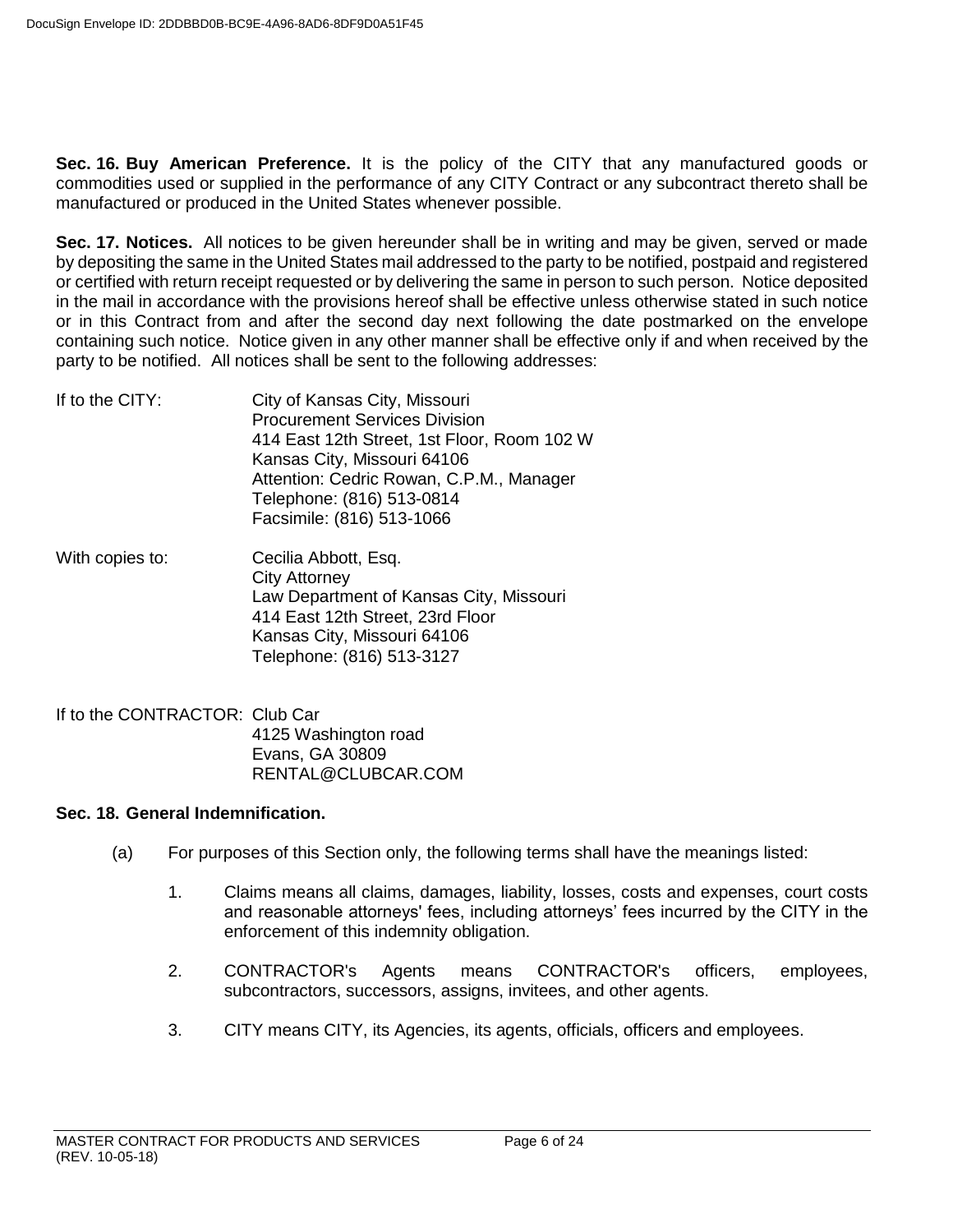- (b) CONTRACTOR's obligations under this Section with respect to indemnification for acts or omissions, including negligence, of CITY, shall be limited to the coverage and limits of insurance that CONTRACTOR is required to procure and maintain under this Contract. CONTRACTOR affirms that it has had the opportunity to recover all costs of the insurance requirements imposed by this Contract in its contract price.
- (c) CONTRACTOR shall defend, indemnify and hold harmless CITY from and against all third party claims to the extent caused by acts or omissions by CONTRACTOR. CONTRACTOR is not obligated under this Section to indemnify CITY for the sole negligence of CITY.
- (d) In no event shall the language in this Section constitute or be construed as a waiver or limitation of the CITY's rights or defenses with regard to sovereign immunity, governmental immunity, or other official immunities and protections as provided by the federal and state constitutions or by law.

**Sec. 19. Indemnification for Professional Negligence.** If this contract is for professional services, CONTRACTOR shall indemnify, and hold harmless CITY and any of its agencies, officials, officers, or employees from and against all third claims, damages, liability, losses, costs, and expenses, including reasonable attorneys' fees, to the extent caused by any negligent acts or omissions in connection with this Contract, caused by CONTRACTOR, its employees, agents, subcontractors, or caused by others for whom CONTRACTOR is liable, in the performance of professional services under this Contract. CONTRACTOR is not obligated under this Section to indemnify CITY for the negligent acts of CITY or any of its agencies, officials, officers, or employees.

## **Sec. 20. Insurance.**

- (a) CONTRACTOR shall procure and maintain in effect throughout the term of this Contract insurance policies with coverage not less than the types and amounts specified in this Section. CONTRACTOR must have:
	- 1. Commercial General Liability Insurance Policy: with limits of \$1,000,000 per occurrence and \$2,000,000 aggregate, written on an "occurrence" basis. The policy shall be written or endorsed to include the following provisions:
		- a. Severability of Interests Coverage applying to Additional Insureds
		- b. Contractual Liability
		- c. Per Project Aggregate Liability Limit or, where not available, the aggregate limit shall be \$2,000,000.
		- d. No Contractual Liability Limitation Endorsement
		- e. Additional Insured Endorsement, ISO form CG20 10, current edition, or its equivalent.
	- 2. Workers' Compensation Insurance and Employers Liability Policies as required by Missouri law.
	- 3. Commercial Automobile Liability Insurance Policy: with a limit of \$1,000,000 per occurrence, covering owned, hired, and non-owned automobiles. The Policy shall provide coverage on an "any auto" basis and on an "occurrence" basis. This insurance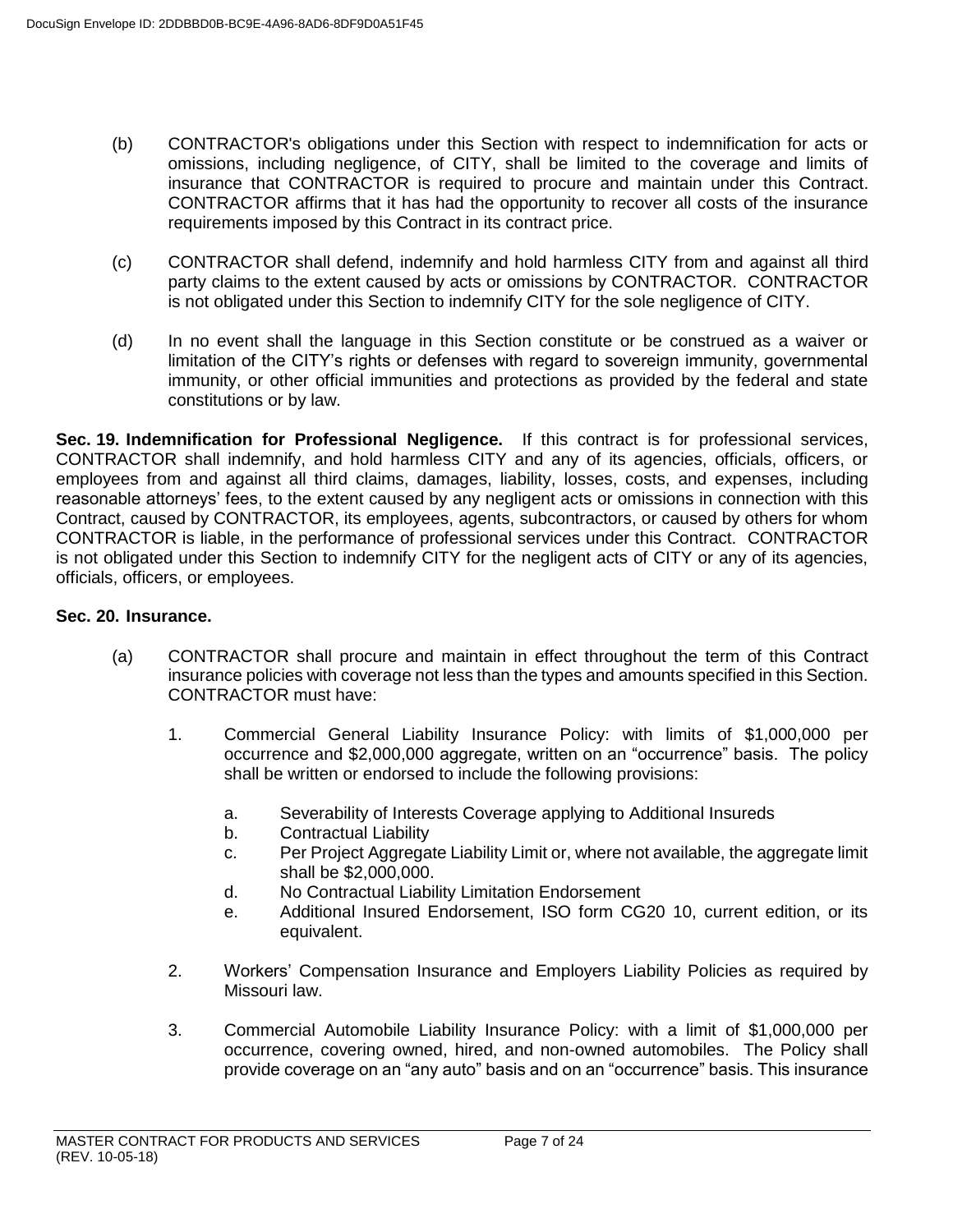policy will be written on a Commercial Business Auto form, or acceptable equivalent, and will protect against claims arising out of the operation of motor vehicles, as to acts done in connection with the Contract, by CONTRACTOR.

- 4. If this Contract is for professional services, CONTRACTOR shall obtain Professional Liability Insurance with limits per claim and annual aggregate of \$1,000,000.
- (b) All insurance policies required in this Section shall provide that the policy will not be canceled until after the Insurer provides the CITY ten (10) days written notice of cancellation in the event that the cancellation is for CONTRACTOR's nonpayment of premiums and thirty (30) days written notice of cancellation to CITY for all other reasons of cancellation.
- (c) The Commercial General and Automobile Liability Insurance Policies specified above shall provide that CITY and its agencies, agents, officials, officers, and employees, while acting within the scope of their authority, will be named as additional insureds for the services performed under this Contract. CONTRACTOR shall provide to CITY at execution of this Contract a certificate of insurance showing all required endorsements and additional insureds.
- (d) All insurance policies must be provided by Insurance Companies that have an A.M. Best's rating of "A-V" or better, and are licensed or approved by the State of Missouri to provide insurance in Missouri.
- (e) Regardless of any approval by CITY, CONTRACTOR shall maintain the required insurance coverage in force at all times during the term of this Contract. CONTRACTOR's failure to maintain the required insurance coverage will not relieve CONTRACTOR of its contractual obligation to indemnify the CITY pursuant to this Section of this Contract. In the event CONTRACTOR fails to maintain the required insurance coverage in effect, CITY may declare CONTRACTOR in default.
- (f) In no event shall the language in this Section constitute or be construed as a waiver or limitation of the CITY's rights or defenses with regard to sovereign immunity, governmental immunity, or other official immunities and protections as provided by the federal and state constitutions or by law.

# **Sec. 21. Interpretation of the Contract.**

(a) CITY selected CONTRACTOR through a negotiated procurement process rather than an Invitation for Bids (IFB) solicitation. Unlike the IFB, this process allows the CITY and CONTRACTOR to discuss and negotiate a contract at arm's length prior to entering a final contract that is acceptable to both the CITY and the CONTRACTOR. After negotiation and discussion, CONTRACTOR and CITY have incorporated multiple documents into this Agreement and the meaning of some of the words used in the Agreement may be uncertain, incomplete or duplicative and the Agreement may promise something at one place and take that promise away at another. In sum, the Agreement may contain words and provisions that are susceptible of more than one meaning so that reasonable persons of average intelligence may fairly and honestly differ in their construction of the words and provisions. It is the intent of the CITY and the CONTRACTOR that the CITY's taxpayers receive the benefit or advantage in the construction and interpretation of this Agreement, regardless of the normal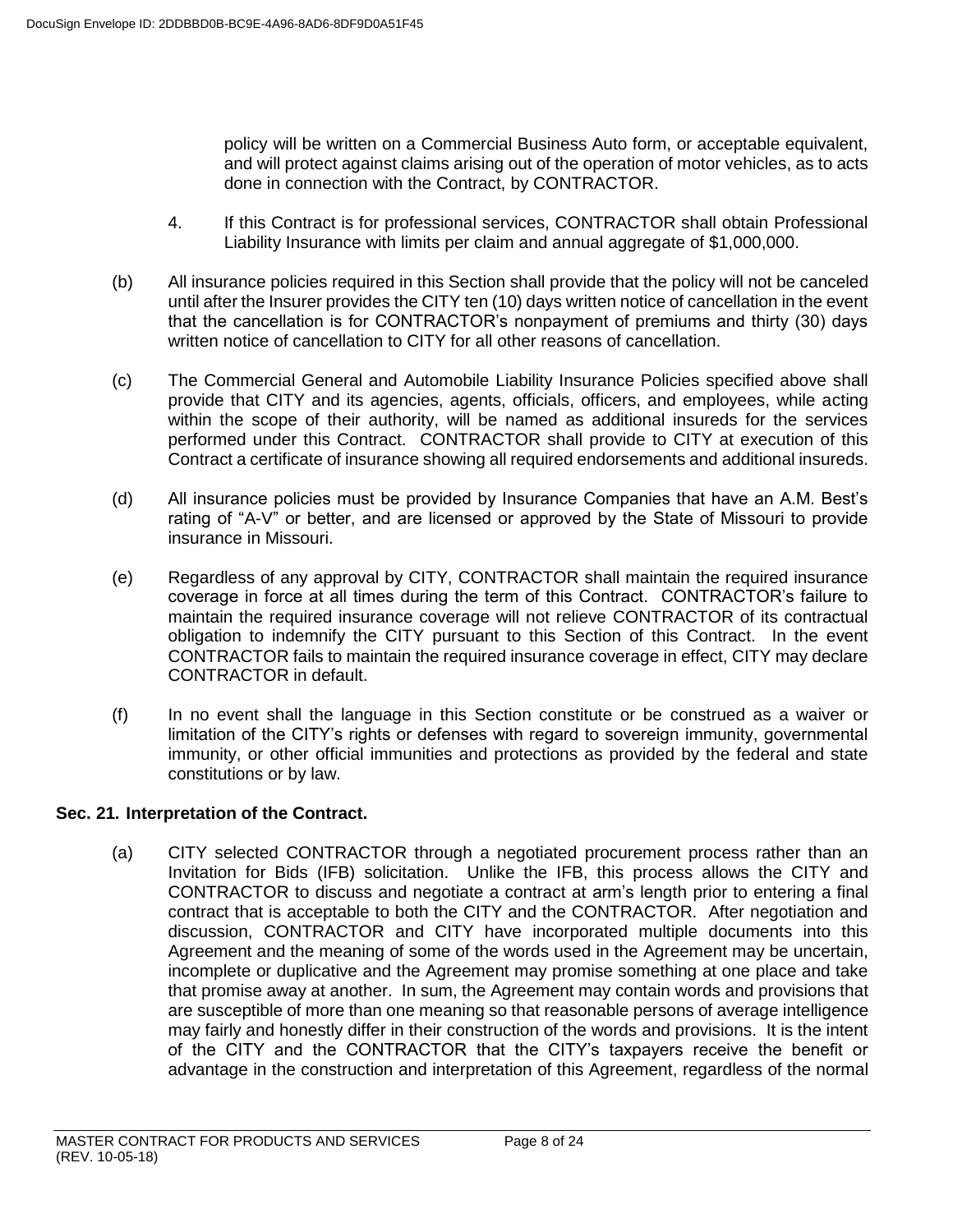judicial rules of contract construction even if the construction and interpretation of the Agreement will cost the CONTRACTOR more money and time. CITY and CONTRACTOR agree that CITY's Manager of Procurement Services shall resolve all disagreements as to the meaning of this Agreement or any ambiguity in this Agreement, in favor of the CITY and its taxpayers even if it will cost the CONTRACTOR more money and time. The decision of CITY's Manager of Procurement shall be final and conclusive if the Manager of Procurement Services acted in good faith.

- (b) CONTRACTOR acknowledges and agrees that the CITY has provided CONTRACTOR with an opportunity to have CONTRACTOR's attorney review and advise CONTRACTOR on the Agreement and any potential ambiguities or areas of disagreement and the potential adverse legal consequences of CONTRACTOR agreeing to this Section as well as the entire Agreement. CONTRACTOR certifies that CONTRACTOR has provided the CITY written notice of all ambiguities, conflicts, errors or discrepancies that it has discovered in the Agreement and the written resolution thereof by the CITY as embodied in this final Agreement is acceptable to CONTRACTOR.
- (c) CONTRACTOR certifies that CONTRACTOR has either (1) waived its right to have CONTRACTOR's attorney review this Section and Agreement; or (2) CONTRACTOR has consulted with an attorney on this Section and Agreement.
- (d) CONTRACTOR knowingly and voluntarily agrees to this Section and the entire Agreement. CONTRACTOR certifies that this contract was not procured by fraud, duress or undue influence.

**Sec. 22. Contract Execution.** This Contract may be executed in one or more counterparts, each of which will be deemed an original copy of this Contract and all of which, when taken together, will be deemed to constitute one and the same Contract. This Contract shall be effective upon the execution of counterparts by both parties, notwithstanding that both parties may not sign the same counterpart. The parties' signatures transmitted by facsimile or by other electronic means shall be proof of the execution of this Contract and shall be acceptable in a court of law.

**Sec. 23. Guaranteed Lowest Pricing.** CONTRACTOR certifies that this Contract contains CONTRACTOR's lowest and best pricing for all services supplied by CONTRACTOR to any government, governmental entity, political subdivision, city, state, school district or any other public entity in the United States as of the date of this Contract.

# **Sec. 24. Assignability and Subcontracting.**

- (a) Assignability. Contractor shall not assign or transfer any part or all of Contractor's obligation or interest in this Contract without prior written approval of City. If Contractor shall assign or transfer any of its obligations or interests under this Contract without the City's prior written approval, it shall constitute a material breach of this Contract. This provision shall not prohibit contractor from subcontracting as otherwise provided for herein.
- (b) Subcontracting. Contractor shall not subcontract any part or all of Contractor's obligations or interests in this Contract unless the subcontractor has been identified in a format required by City. If Contractor shall subcontract any part of Contractor's obligations or interests under this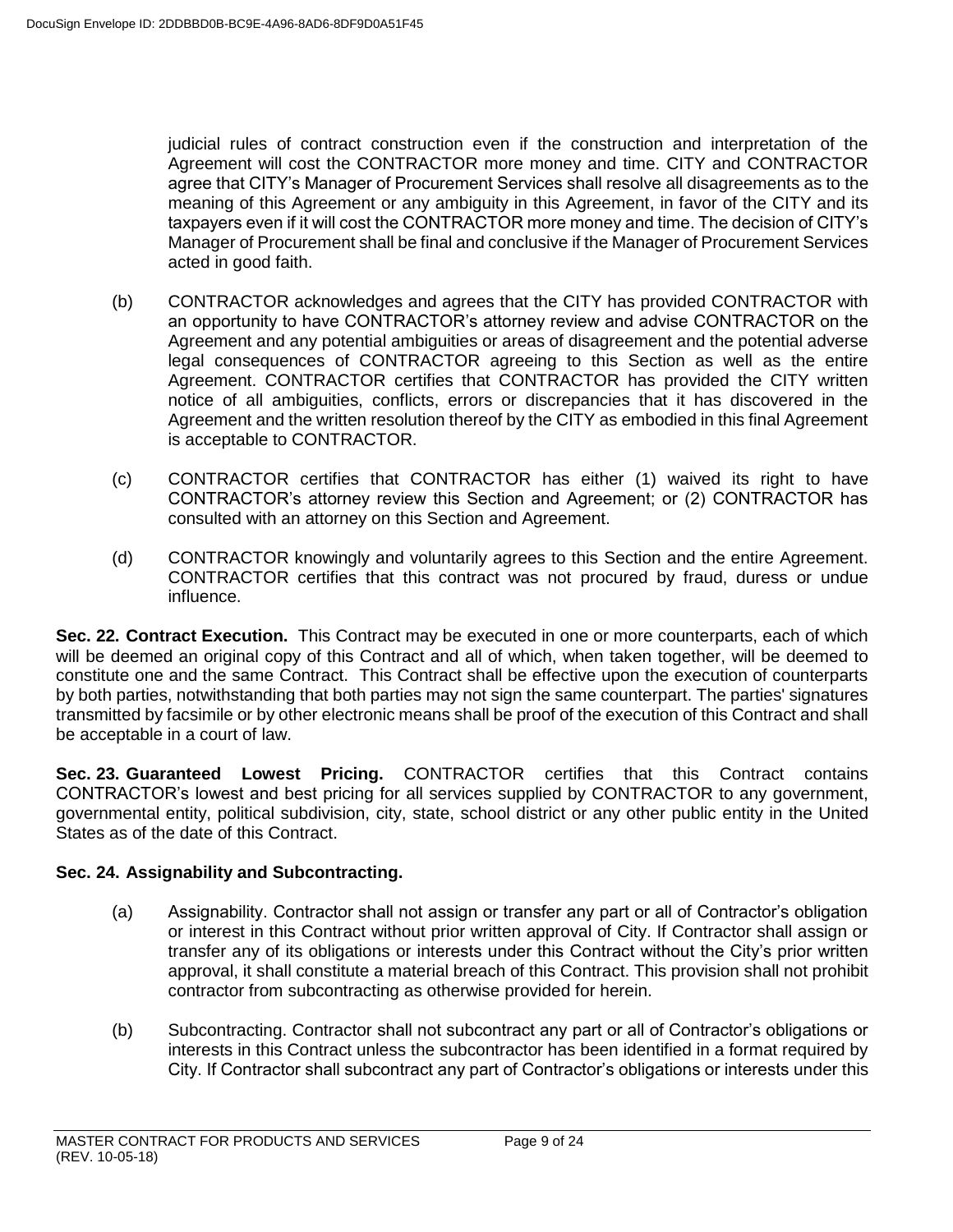Contract without having identified the subcontractor, it shall constitute a material breach of this Contract. The utilization of subcontractors shall not relieve Contractor of any of its responsibilities under the Contract, and Contractor shall remain responsible to City for the negligent acts, errors, omissions or neglect of any subcontractor and of such subcontractor's officers, agents and employees. City shall have the right to reject, at any point during the term of this Contract, any subcontractor identified by Contractor, and to require that any subcontractor cease working under this Contract**.** City's right shall be exercisable in its sole and subjective discretion. City shall not be obligated to pay or be liable for payment of any monies which may be due to any subcontractor. Contractor shall include in any subcontract a requirement that the subcontractor comply with all requirements of this Contract in performing Contractor's services hereunder.

**Sec. 25. Professional Services – Conflict of Interest Certification.** If this Contract is for professional services other than for medical doctors or appraisers, CONTRACTOR certifies that CONTRACTOR is not an expert witness for any party in litigation against the CITY at the time of the issuance of this Contract.

**Sec. 26. Intellectual Property Rights.** CONTRACTOR agrees, on its behalf and on behalf of its employees and agents, that it will promptly communicate and disclose to CITY all computer programs, documentation, software and other copyrightable works ("copyrightable works") conceived, reduced to practice or made by CONTRACTOR or its agents, whether solely or jointly with others, during the term of this Contract resulting from or related to any work CONTRACTOR or its agents may do on behalf of CITY or at its request. All inventions and copyrightable works that CONTRACTOR is obligated to disclose shall be and remain entirely the property of CITY. It is agreed that all inventions and copyrightable works are works made for hire and shall be the exclusive property of CITY. CONTRACTOR hereby assigns to CITY any rights it may have in such copyrightable works. CONTRACTOR shall cooperate with CITY in obtaining any copyrights or patents.

# **Sec. 27. Minority and Women's Business Enterprises.** RESERVED.

**Sec. 28. Employee Eligibility Verification.** CONTRACTOR shall execute and submit an affidavit, in a form prescribed by the CITY, affirming that CONTRACTOR does not knowingly employ any person in connection with the contracted services who does not have the legal right or authorization under federal law to work in the United States as defined in 8 U.S.C. §1324a(h)(3). CONTRACTOR shall attach to the affidavit documentation sufficient to establish CONTRACTOR's enrollment and participation in an electronic verification of work program operated by the United States Department of Homeland Security to verify information of newly hired employees, under the Immigration and Reform and Control Act of 1986. CONTRACTOR may obtain additional information about E-Verify and enroll at [https://e](https://e-verify.uscis.gov/enroll/StartPage.aspx?JS=YES)[verify.uscis.gov/enroll/StartPage.aspx?JS=YES.](https://e-verify.uscis.gov/enroll/StartPage.aspx?JS=YES) For those CONTRACTORs enrolled in E-Verify, the first and last pages of the E-Verify Memorandum of Understanding that CONTRACTOR will obtain upon successfully enrolling in the program shall constitute sufficient documentation for purposes of complying with this section. CONTRACTOR shall submit the affidavit and attachments to the CITY prior to execution of the contract, or at any point during the term of the contract if requested by the CITY.

# **Sec. 29. Emergencies.**

(a) Disaster means any large scale event such as an act of terrorism, fire, wind, flood, earthquake or other natural or man-made calamity which results in, or has the potential to result in a significant loss of life or property.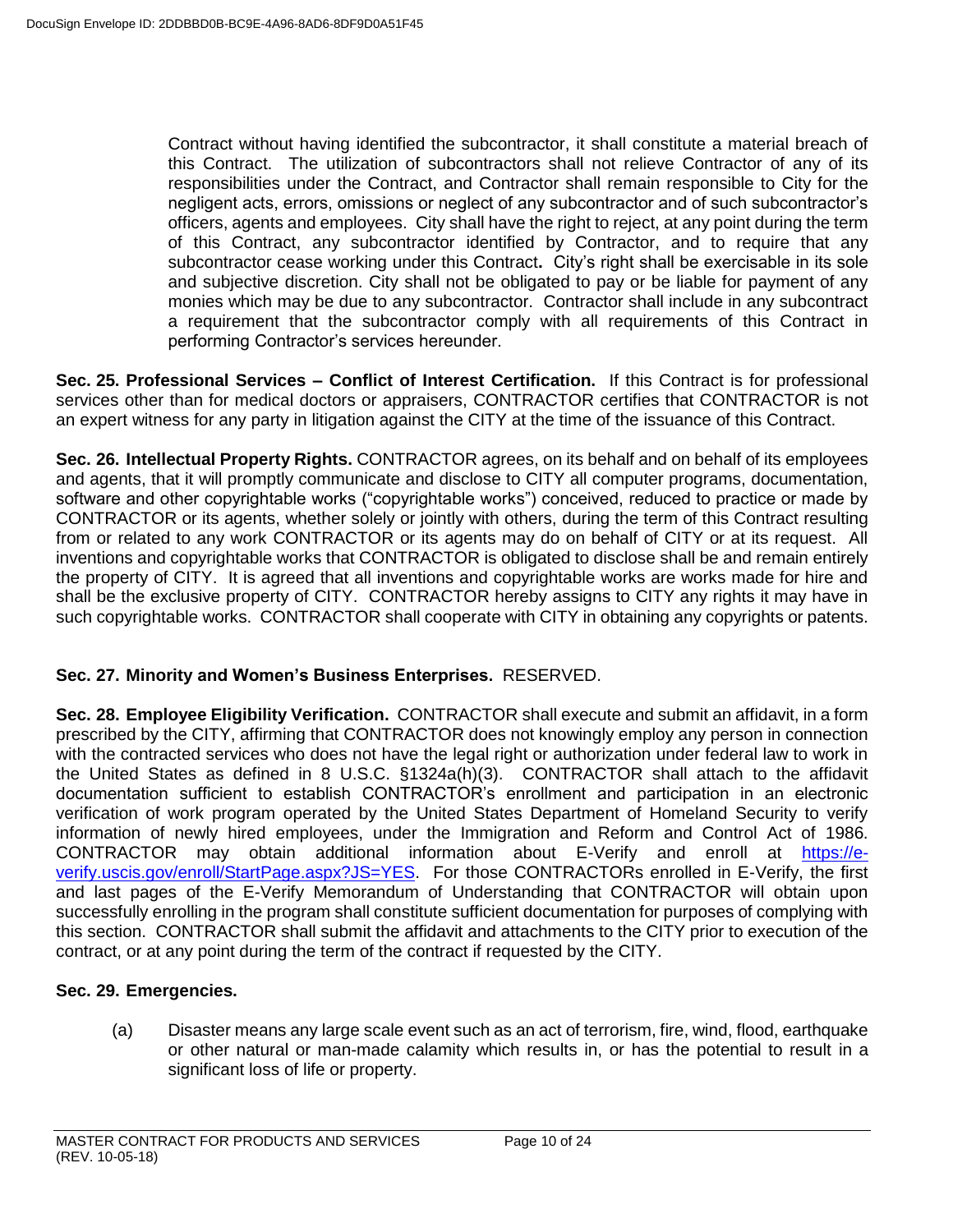- (b) During and after a disaster, CONTRACTOR shall provide special services to the CITY including CONTRACTOR shall open CONTRACTOR's facilities even on nights and weekends as necessary to meet the needs of the City during a disaster.
- (c) CONTRACTOR shall not charge CITY any fee for opening facilities during an emergency or for extending CONTRACTOR's hours of operation during a disaster. CITY shall pay CONTRACTOR the agreed upon contract prices for all purchases made by CITY during the disaster and CONTRACTOR shall not charge CITY any additional mark-up, fee or cost for any purchases made by CITY during a disaster.
- (d) CONTRACTOR shall quickly mobilize CONTRACTOR's internal and external resources to assist CITY when a disaster unfolds.
- (e) Extended hours and personnel. During disasters, CONTRACTOR's facilities shall stay open 24 hours if requested by the CITY. CONTRACTOR shall utilize additional CONTRACTOR personnel to take CITY orders if necessary. CONTRACTOR's Call Center shall accept phone orders 24 hours a day.
- (f) CONTRACTOR shall have contingency plans with CONTRACTOR's suppliers or dealers and distributors to provide additional supplies and equipment quickly to CITY as needed.
- (g) CONTRACTOR shall cooperate with CITY to properly document any and all expenses incurred by CITY with CONTRACTOR and CONTRACTOR shall assist CITY in meeting any and all documentation requirements of the Federal Emergency Management Agency (FEMA).

**Sec. 30. Trade-In.** If the solicitation requests a price or value for one or more pieces of equipment to be traded in as part of the purchase of new equipment, the CITY retains the option to purchase the new equipment at the full price or to reduce the price of the new equipment by the amount of the trade-in offered. The CITY is not obligated to accept the trade-in offer and may withdraw equipment offered for trade-in at any time up to award.

**Sec. 31. Time of Delivery.** Delivery is required to be made in accordance with the schedule shown in the solicitation and purchase order.

**Sec. 32. F.O.B. Destination.** Unless otherwise directed in the solicitation and purchase order, all deliveries shall be F.O.B. Destination and all freight charges shall be included in the total price. Supplies shall be delivered to the destination consignee's warehouse unloading platform, or receiving dock, at the expense of the CONTRACTOR. The CITY shall not be liable for any delivery, storage, demurrage, accessorial, or other charges involved prior to the actual delivery (or "constructive placement" as defined in carrier tariffs) of the supplies to the destination, unless such charges are caused by an act or order of the CITY acting in its contractual capacity. If rail carrier is used, supplies will be delivered to the specified unloading platform of the consignee. If motor carrier (including "piggy-back") is used, supplies will be delivered to truck tailgate at the unloading platform of the consignee. If the CONTRACTOR uses rail carrier or freight forwarder for less than carload shipments, he shall assure that the carrier will furnish tailgate delivery if transfer to truck is required to complete delivery to consignee. One of the following statements usually will appear on the purchase order, although others may be used.

(a) F.O.B. Destination, Freight Prepaid by Seller. The seller pays and bears all freight charges.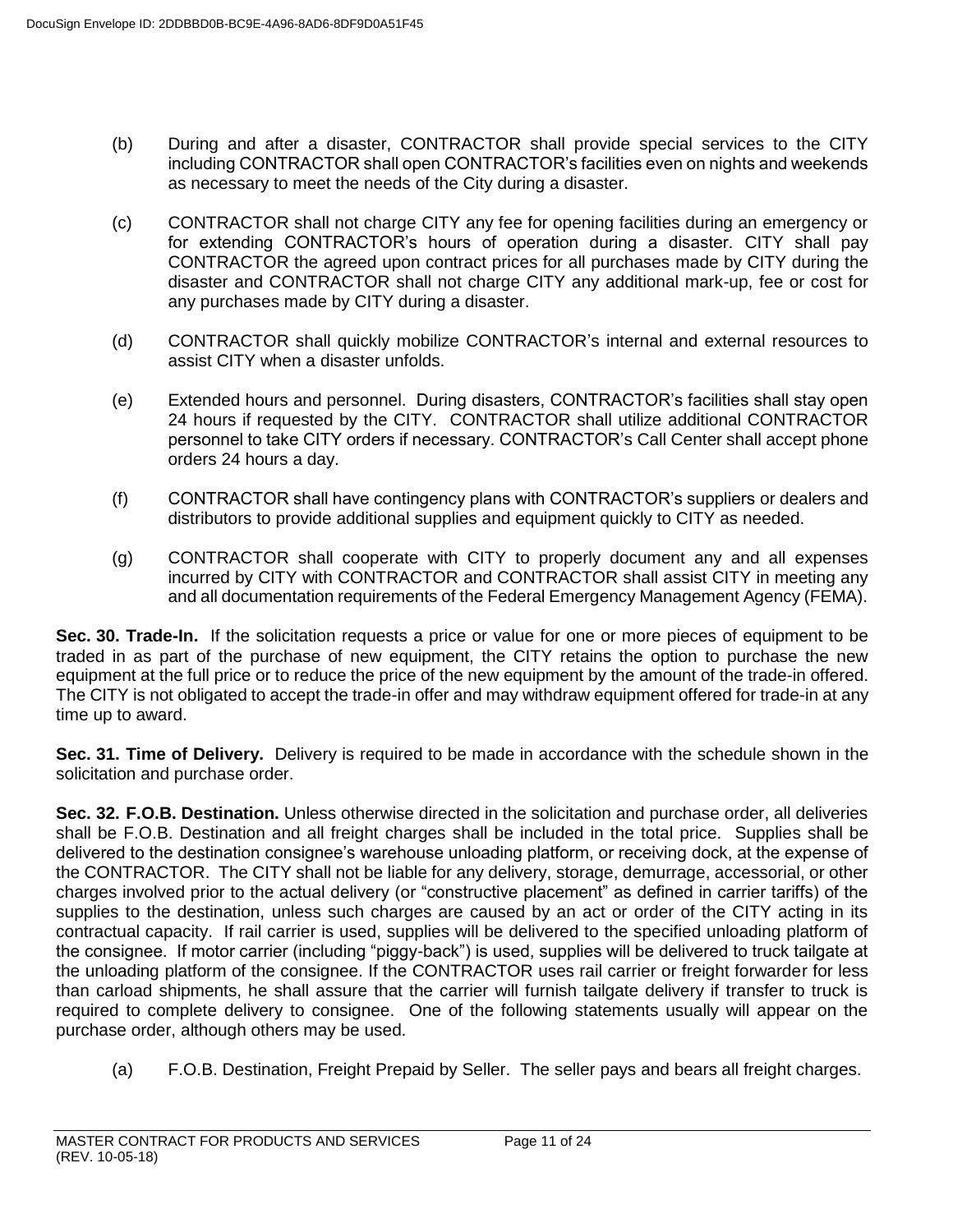- (b) F.O.B. Destination, Freight Prepaid and Charged Back on Invoice. The seller pays the freight and charges the CITY by adding it to the invoice.
- (c) F.O.B. Destination, Freight Collect. The CITY pays and bears the freight charges.
- (d) F.O.B. Destination, Freight Collect and Allowed on Invoice. The CITY pays the freight charges and deducts the amount from the seller's invoice.

**Sec. 33. Quality.** Unless otherwise required by terms of the solicitation, all goods, supplies, and materials furnished shall be new, in current production, and the best of their kind. When applicable, parts and maintenance shall be reasonably available. New equipment that is obsolete or technically outdated is not acceptable. Remanufactured or reconditioned items are not considered new. Items shall be properly packaged, packed, labeled, and identified in accordance with commercial standards acceptable to the trade and as required by ICC and other federal and state regulations. Packing slips will accompany the shipment.

**Sec. 34. Price.** Prices quoted are to be firm and final. All prices quoted shall be net and shall reflect any available discount except for discounts for timely payment. All prices are to be F.O.B. designated delivery point. All shipping, packing, and drayage charges are the responsibility of the supplier. C.O.D. shipments will not be accepted unless otherwise agreed to by the City.

**Sec. 35. Brand Name or Equal.** Whenever the name of the manufacturer or the supplier is mentioned on the face hereof and the words "or equal" do not follow, it shall be deemed that the words "or equal" shall follow such designations unless the face hereof specifies "no substitutions". The CITY may assume that items submitted are equal or it may request samples and proof thereof and unless approved before shipment, reserves right to return at the CONTRACTOR'S expense all items that are not acceptable as equals, said items to be replaced by the CONTRACTOR with satisfactory items at the original submitted price.

**Sec. 36. Commercial Warranty.** The CONTRACTOR agrees that the supplies or services furnished under this contract shall be covered by the most favorable commercial warranties the CONTRACTOR gives to any customer for such supplies or services and that the rights and remedies provided herein are in addition to and do not limit any rights afforded to the CITY by any other clause of this contract.

## **Sec. 37. Discounts.**

- A. Prompt payment discounts offered for payment within less than twenty (20) calendar days will not be considered in evaluating proposals for award, unless otherwise specified in the solicitation. However, offered discounts of less than twenty (20) days will be taken if payment is made within the discount period, even though not considered in the evaluation of proposals.
- B. In connection with any discount offered, time will be computed from date of delivery of the supplies to the carrier when acceptance is at the point of origin, or from date of delivery at destination when delivery and acceptance is at destination, or from the date the correct invoice or voucher is received in the office specified by the CITY, if the latter is later than the date of delivery. Payment is deemed to be made for the purpose of earning the discount on the date of mailing of the CITY check.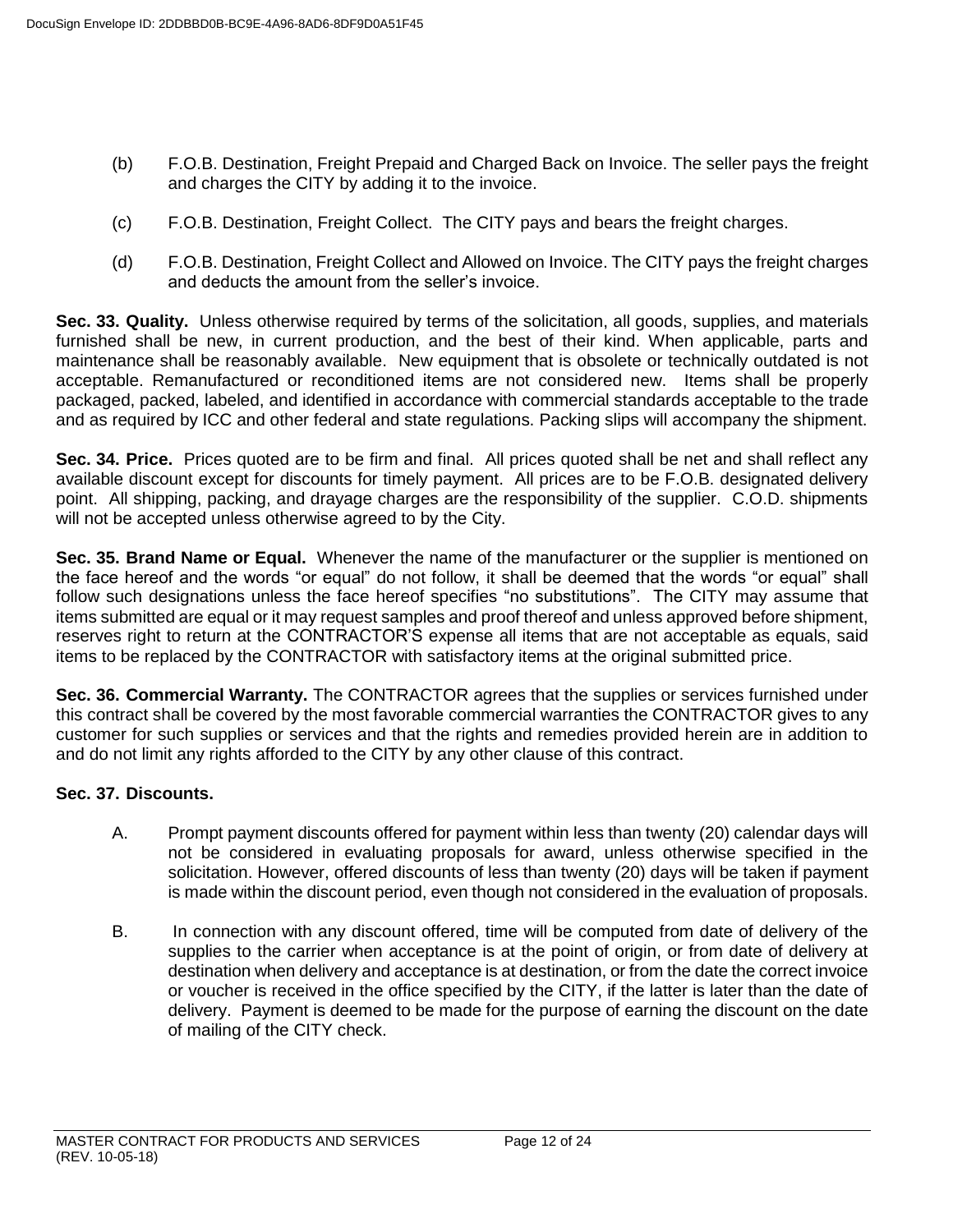C. Any discount offered other than for prompt payment should be included in the net price quoted and not included in separate terms. In the event this is not done, the CITY reserves the right to accept the discount offered and adjust prices accordingly on the purchase order.

**Sec. 38. Sellers Invoice.** Invoices shall be prepared and submitted in duplicate to address shown on the purchase order. Separate invoices are required for each purchase order. Invoices shall contain the following information: purchase order number, item number, description of supplies or services, sizes, unit of measure, quantity, unit price, and extended totals.

**Sec. 39. Inspection and Acceptance.** Inspection and acceptance will be at destination unless specified otherwise, and will be made by the CITY department shown in the shipping address or other duly authorized representative of the CITY. Until delivery and acceptance, and after any rejection, risk of loss will be on the CONTRACTOR unless loss results from negligence of the CITY. CONTRACTOR will be notified of rejected shipments. Unless agreed otherwise, items will be returned freight collect.

**Sec. 40. Loss and Damaged Shipments.** Risk of loss or damage to items prior to the time of their receipt and acceptance by the CITY is upon the CONTRACTOR. The CITY has no obligation to accept damaged shipments and reserves the right to return at CONTRACTOR's expense damaged merchandise even though the damage was not apparent or discovered until after receipt of the items.

**Sec. 41. Late Shipments.** Supplier or CONTRACTOR is responsible to notify the CITY department receiving the items and the Senior Buyer of any late or delayed shipments. The CITY reserves the right to cancel all or any part of an order if the shipment is not made as promised.

## **Sec. 42. Tax Exemption - Federal and State.**

- A. The CITY is exempt from Federal Excise and Transportation taxes on purchases under Chapter 32, Internal Revenue Code. The federal tax registration number issued by the St. Louis District Director on November 11, 1974 is No. 43740340K.
- B. The CITY is exempt from payment of Missouri Sales and Use Tax in Accordance with Section 39(10) Article 3, of the Missouri Constitution and Sections 144.040 and 144.615 RSMo 1969 and supplement thereto. A copy of the exemption from Missouri Sales and Use Tax is available upon request.

## **Sec. 43. Annual Appropriation of Funds.**

- A. Multi-year term supply and service contracts and leases and the exercise of options to renew term contracts are subject to annual appropriation of funds by the City Council. Payments made under term contracts and leases are considered items of current expense. Purchase orders are funded when issued, therefore are current expense items and are not subject to any subsequent appropriation of funds.
- B. In the event sufficient funds are not appropriated for the payment of lease payments or anticipated term contract payments required to be paid in the next occurring lease or contract term and if no funds are legally available from other sources, the lease or contract may be terminated at the end of the original term or renewal term and the CITY shall not be obligated to make further payments beyond the then current original or renewal term. The CITY will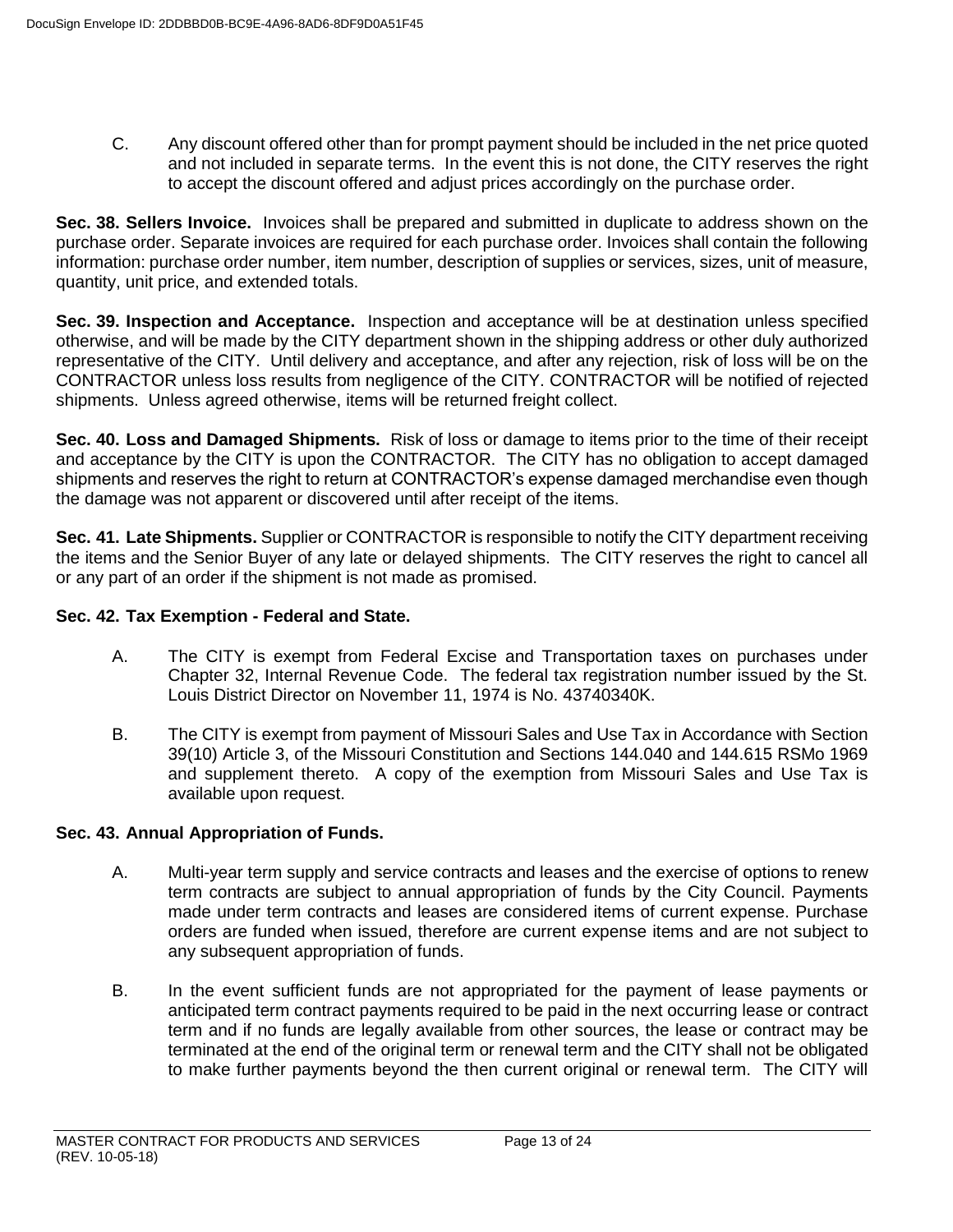provide notice of its inability to continue the lease or contract at such time as the Manager of Procurement Services is aware of the nonappropriation of funds; however, failure to notify does not renew the term of lease or contract. If a lease is cancelled, the events of default will occur as described in the lease and/or the section titled TERMINATION FOR DEFAULT. The CITY has no monetary obligations in event of termination or reduction of a term contract since such contracts represent estimated quantities and are not funded as a contract, but only to the extent of purchase orders issued.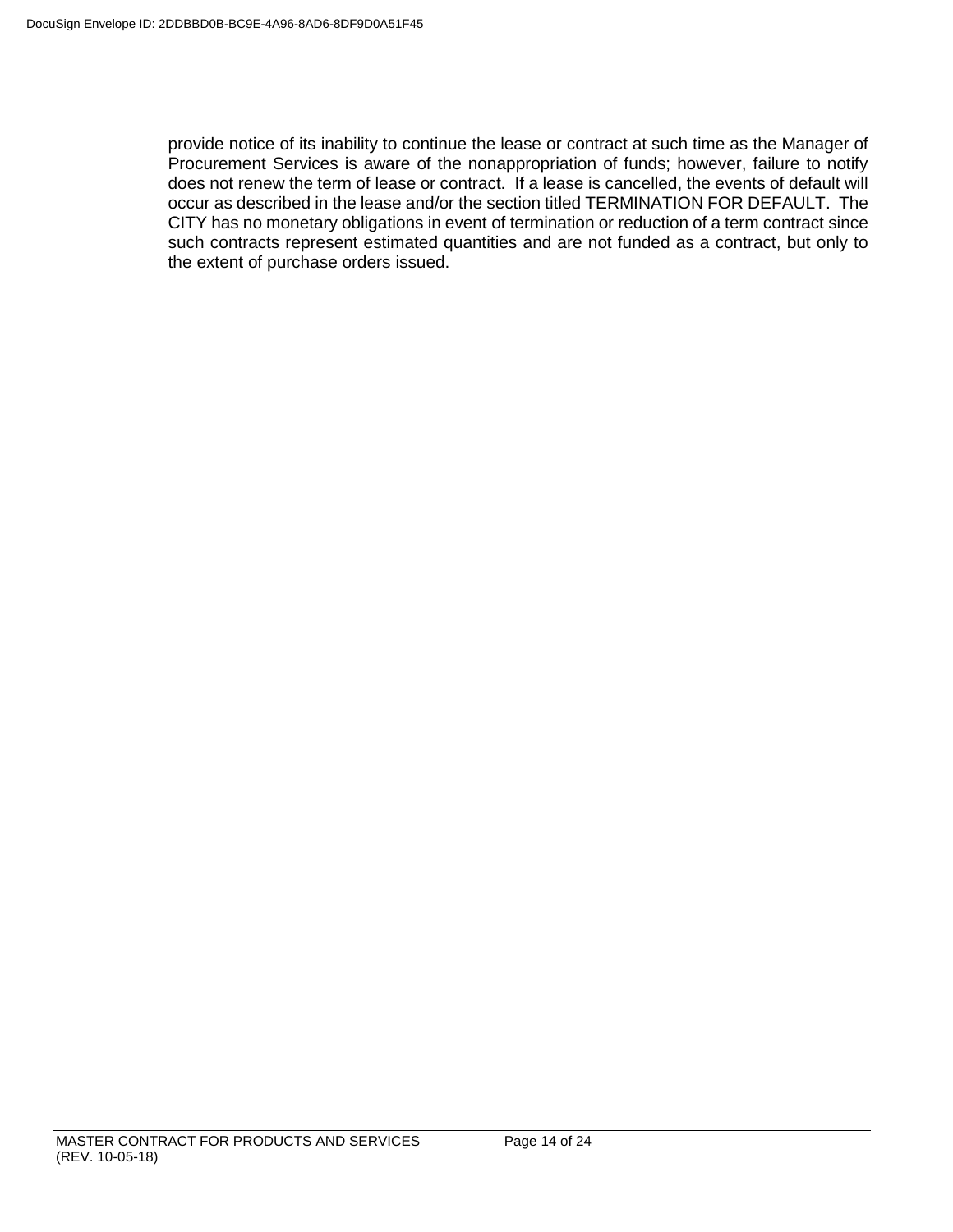# **CONTRACTOR**

I hereby certify that I have the authority to execute

this document on behalf of CONTRACTOR. Contractor: Club Car, LLC

| Bv:    | $\mathcal{L}$                                        |
|--------|------------------------------------------------------|
| Title: | -B29D09B8DDBE492<br>Director Strategic Account Sales |
| Date:  | 11/20/2019                                           |

# **APPROVED AS TO FORM**

| DocuSigned by:                                                             |            |  |
|----------------------------------------------------------------------------|------------|--|
| Joseph A. Guarino                                                          | 11/21/2019 |  |
| 7F35E130B0C34EB <del></del><br><b>Assistant City Attorney</b>              | (Date)     |  |
|                                                                            |            |  |
|                                                                            |            |  |
|                                                                            |            |  |
| <b>KANSAS CIFM; MISSOURI</b><br>R <sub>N:</sub> <i>Keely Golden</i><br>By: |            |  |
| DA4266F30A55473<br>Procurement Manager<br>Title:                           |            |  |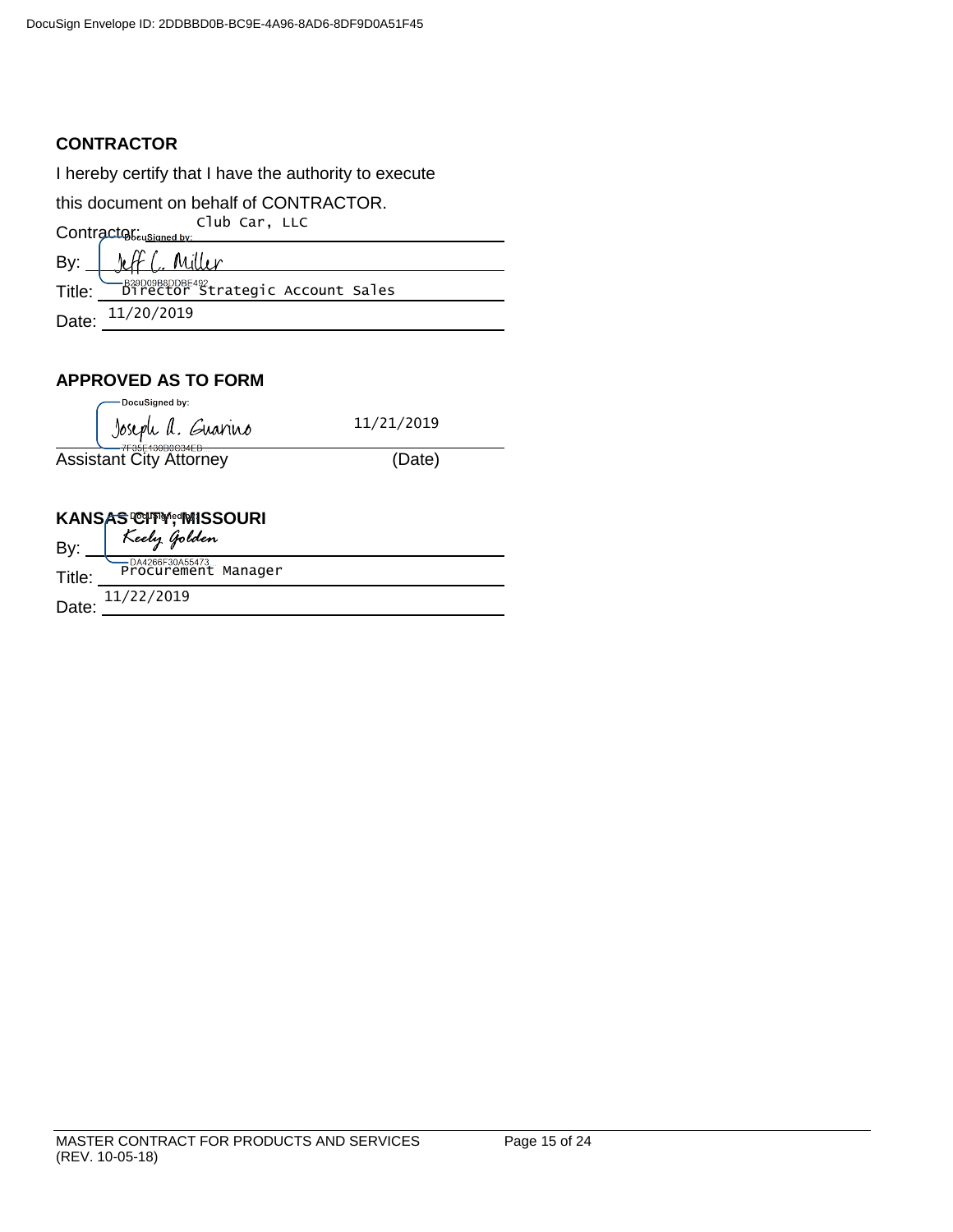## **Attachment A: Scope of Work**

 The City of Kansas City, Missouri, as the Principal Procurement Agency, defined in Attachment A, has partnered with OMNIA Partners to make the resultant contract (also known as the "Master Agreement" in materials distributed by OMNIA Partners) from this solicitation available to other public agencies nationally, including state and local governmental entities, public and private primary, secondary and higher education entities, non-profit entities, and agencies for the public benefit ("Public Agencies"), through OMNIA Partners' cooperative purchasing program. The City of Kansas City, Missouri is acting as the contracting agency for any other Public Agency that elects to utilize the resulting Master Agreement. Use of the Master Agreement by any Public Agency is preceded by their registration with OMNIA Partners (a "Participating Public Agency"). Attachment A contains additional information about OMNIA Partners and the cooperative purchasing agreement.

OMNIA Partners is the largest and most experienced purchasing organization for public and private sector procurement.

 Through the economies of scale created by OMNIA Partners public sector subsidiaries, National IPA and U.S. Communities, our participants now have access to more competitively solicited and publicly awarded cooperative agreements. The lead agency contracting process continues to be the foundation on which we are founded. OMNIA Partners is proud to offer more value and resources to state and local government, higher education, K-12 education and non-profits.

 OMNIA Partners provides shared services and supply chain optimization to government, education and the private sector. As a channel partner with Vizient (formally, Novation), OMNIA Partners leverages over \$100 billion in annual supply spend to command the best prices for products and services. With corporate, pricing and sales commitments from the Supplier, OMNIA Partners provides marketing and administrative support for the Supplier that directly promotes the Supplier's products and services to Participating Public Agencies though multiple channels, each designed to promote specific products and services to Public Agencies on a national basis. Public Agencies benefit from pricing based on aggregate spend and the convenience of a contract that has already been advertised and publicly competed. The Supplier benefits from a contract that allows Participating Public Agencies to directly purchase goods and services without the Supplier's need to respond to additional competitive solicitations. As such, the Supplier must be able to accommodate a nationwide demand for services and to fulfill obligations as a nationwide Supplier and respond to the OMNIA Partners documents (Attachment A).

 The City of Kansas City, Missouri anticipates spending approximately \$300,000 over the full potential Master Agreement term for Utility, Transportation and Golf Vehicles plus Related Accessories, Equipment, Parts and Services. While no minimum volume is guaranteed to the Supplier, the estimated annual volume of Utility, Transportation and Golf Vehicles plus Related Accessories, Equipment, Parts and Services purchased under the Master Agreement through OMNIA Partners Public Sector is approximately fifty (\$50) million. This projection is based on the current annual volumes among the City of Kansas City, Missouri, other Participating Public Agencies anticipated to utilize the resulting Master Agreement to be made available to them through OMNIA Partners, and volume growth into other Public Agencies through a coordinated marketing approach between the Supplier and OMNIA Partners.

## 1. GENERAL DEFINITION OF PRODUCTS AND/OR SERVICES

Proposers are to propose the broadest possible selection of UTILITY, TRANSPORTATION AND GOLF

VEHICLES AND RELATED ACCESSORIES, EQUIPMENT, PARTS AND SERVICES they offer. The intent of this solicitation is to provide Participating Public Agencies with products and services to meet their various needs. Therefore, the Proposers should have demonstrated experience in providing the Products and Services as defined in the RFP, including but not limited to: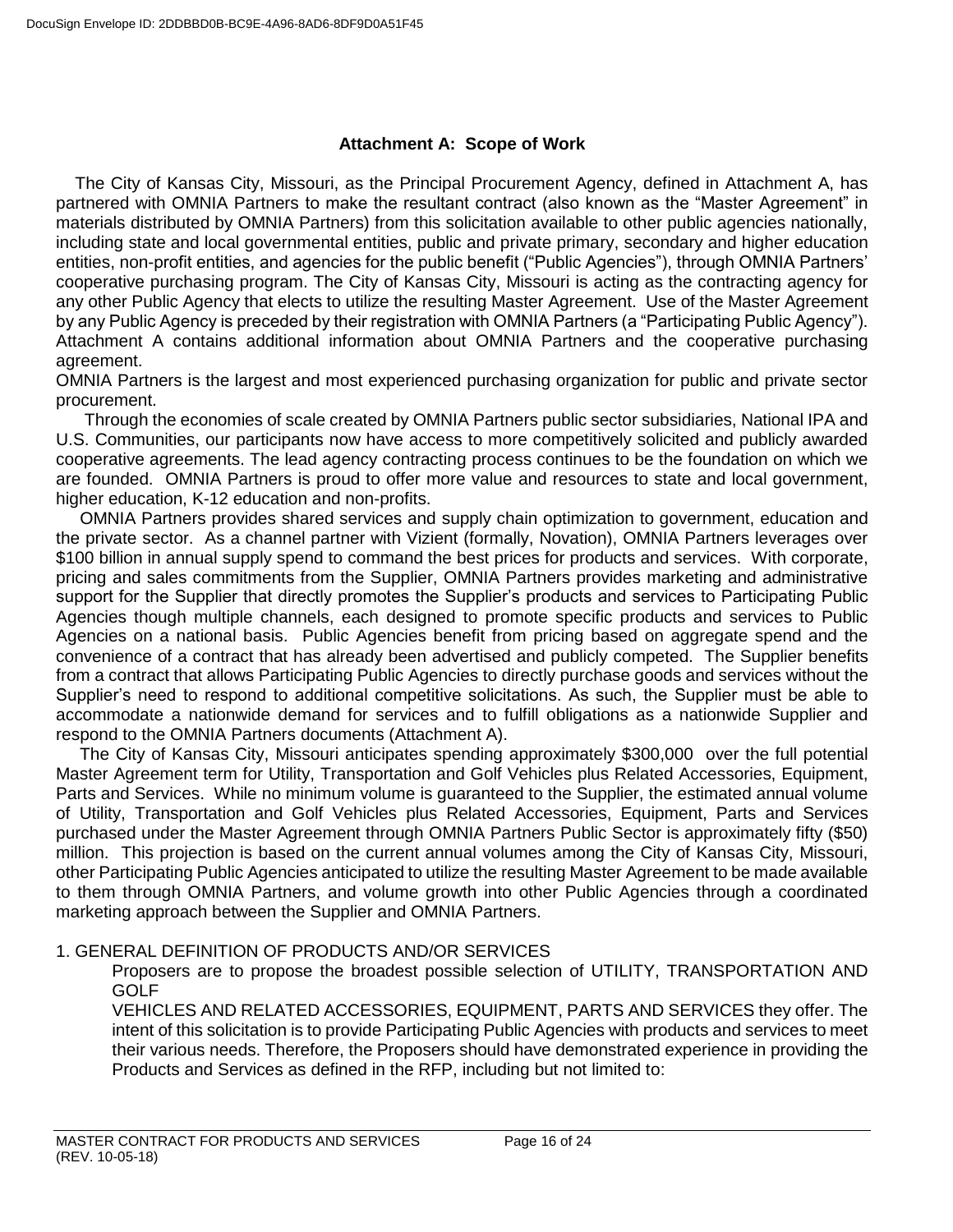a. Utility Vehicles - A complete and comprehensive selection of gas, diesel and/or electric utility vehicles

that range from light-duty to heavy-duty offered by Proposer.

b. Transportation Vehicles - A complete and comprehensive selection of gas, diesel and/or electric transportation vehicles to accommodate varying quantities of passengers, including but not limited to,

vehicles that can transport from 2 to 8 passengers and any additional larger group options offered by Proposer.

c. Golf Vehicles - A complete and comprehensive selection of gas, diesel and/or electric golf vehicles, including but not limited to, golf carts, turf utility vehicles, mobile merchandising vehicles and any other

golf vehicles available from Proposer.

d. Low-Speed Vehicles (LSV) - A complete and comprehensive selection of gas, diesel and/or electric low-speed vehicles which meet street legal requirements offered by Proposer.

e. Accessories and Equipment - A complete offering of accessories and equipment, including but not limited to, trailer hitch and trailer hitch balls, front and rear guards, canopies, cab enclosures, reflectors,

mirror kits, strobe lights, decals, modular bed accessories and any other accessories and equipment offered by Proposer.

f. Parts - A complete offering of Original Equipment Manufacturer (OEM) repair and maintenance parts

offered by Proposer.

g. Related Products and Services - Any related products as well as services such as training (on-site and

remote), warranty service, technical services, repair services and any other services offered by Proposer.

ALL PRODUCTS OFFERED MUST BE NEW, UNUSED, OF THE LATEST DESIGN AND TECHNOLOGY UNLESS OTHERWISE SPECIFIED.

# 2. REGULATORY REQUIREMENTS AND STANDARDS

All products must be manufactured in compliance with all standards including warning labels and safety devices, guard and equipment required to meet the safety standards recognized by industry safety,councils or organizations to establish safety standards such as Outdoor Power Equipment Institute(OEPI), Society of Automotive Engineers (SAE International), American Society of Agricultural and Biological Engineers (ASABE), American National Standards Institute (ANSI), Occupational Safety andHealth Administration (OSHA), Underwriters Laboratories, Inc. (UL), Environmental Protection Agency(EPA), etc. If a product proposed requires a Material Safety Data Sheet (MSDS) it must accompany each shipment.

## 3. SHIPPING

Proposers must include a defined shipping program with its response. If shipping is charged separately, only the actual cost of the freight may be added to an invoice. Shipping charges calculated as a percentage of the product price cannot be used. a. Unless specifically stated otherwise in the "Shipping Program" included in Proposer's response, all prices quoted must be F.O.B. destination with freight prepaid by the Proposer. Shipping terms will be Prepaid and Add F.O.B. Destination from our Club Car Dealer (selling agent). For clarification proposes, shipping terms to our Club Car Dealer (selling agent) are F.O.B. Augusta, GA. Refer to Freight Rates schedule for state specific rate pricing attached in RFP360 files – "2020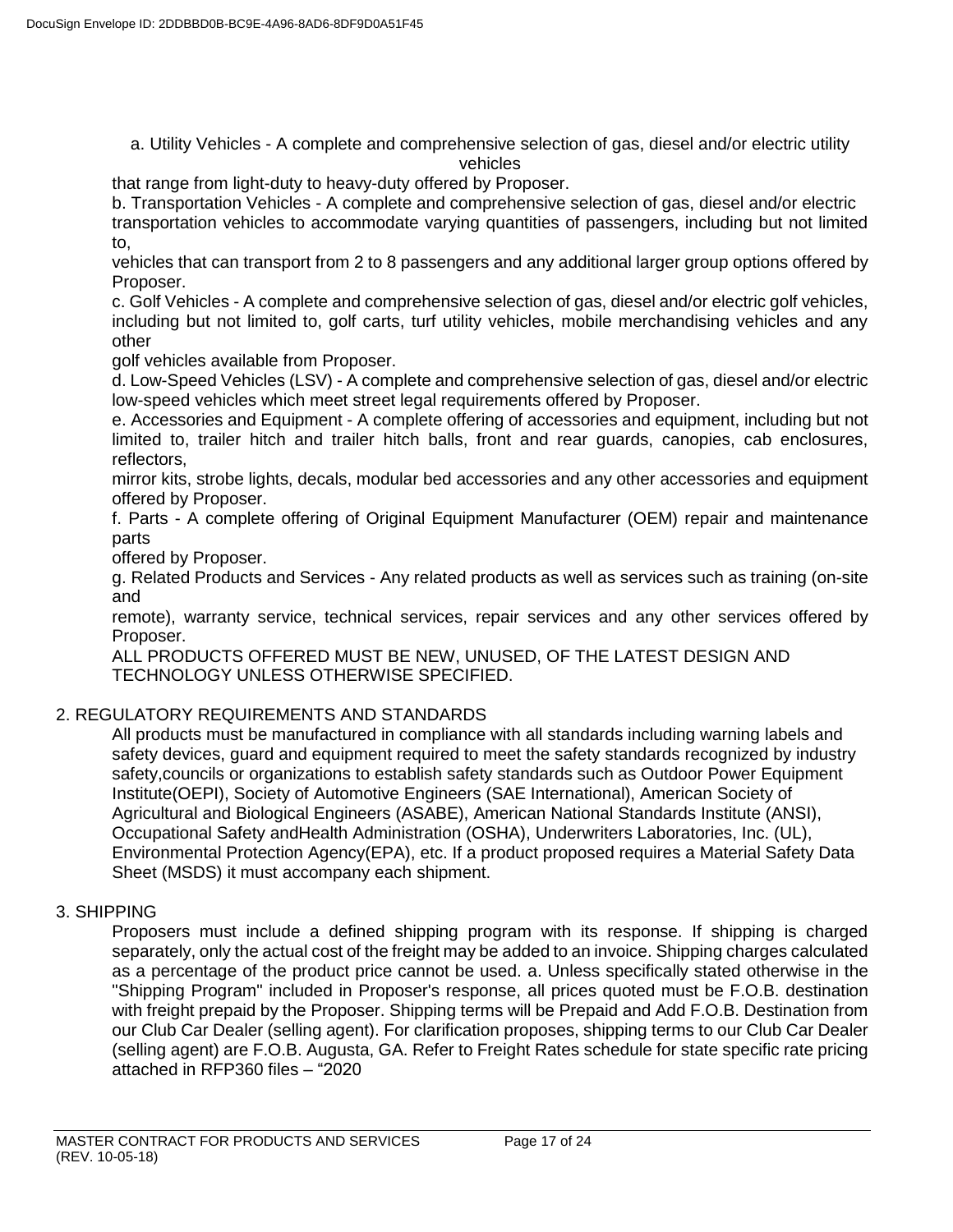Club Car Freight Rates - OMNIA.pdf". Rates will be based on the most current published rates that Ryder/Club Car Transportation establishes on a yearly basis.

Dealers also charge for Prep, Set-up & Delivery. Vehicles are shipped from the manufacturing facility in Evans, GA to the local Club Car Authorized Dealer (selling agent) requiring final assembly by the Authorized Dealer (selling agent).

What the local Club Car Authorized Dealer (selling agent) will charge will be determined by complexity of final assembly and distance between their location and customer.

Club Car will implement the following prepping/PDI fee's for the basic vehicle configurations. □ For Fleet Golf Cars:

o \$50 prepping fee

o \$150 prepping fee for the Café Express

□ For Carryall 411 – Truckster Vehicle:

o \$600 prepping fee

 $\Box$  For all remaining Commercial Utility Vehicles (2wd & 4x4), Transportation, Low Speed Vehicles:

 $\Box$  \$450 prepping fee for basic vehicles to include canopy top & windshield installation

 $\Box$  \$800 prepping fee for vehicles with the standard basic cab assembly

 $\Box$  \$400 prepping fee for vehicles with the standard van box to be added in addition to the standard fees listed above if combined with a cab or canopy top/windshield.

Vehicles that have a higher level of complexity for final assembly charges will be completely determined by the local Club Car Authorized Dealer (selling agent).

The Dealers (selling agents) are all independent businesses. Club Car cannot dictate to them what to charge beyond the base charge to install canopy tops, windshields, basic cabs and basic van boxes.

b. Additional costs for expedited deliveries may be added.

## 4. DELIVERY

Equipment will be delivered to various locations for each Participating Public Agency. All deliveries shall be made Monday through Friday from 8:00 am to 4:00 pm local time unless otherwise requested. Proposer is required to provide a minimum of 24 hours' notice prior to delivery with the anticipated time of delivery and quantity to be delivered. Upon delivery, Proposer will provide the following documentation to each Participating Public Agency:

a. Manufacturer Statement of Origin (MSO);

b. All applicable warranty documents;

c. All applicable manuals per paragraph 5; and

d. Delivery ticket with appropriate corresponding purchase order number.

All Club Car vehicles are shipped from the manufacturing facility in Evans, GA to the local Club Car Authorized Dealer (selling agent) via Club Car Transportation for assembly and then require final delivery to the purchasing Public Entity by the Authorized Dealer (selling agent).

The following Dealer delivery fees are to be included in every quote and are on a per vehicle basis:

Distance from Dealer to Final Destination Fee Schedule 0-25 round trip miles \$75 26-50 round trip miles \$100 51-75 round trip miles \$125 76-100 round trip miles \$150 101 < miles \$2/mile round trip

## 5. VEHICLE INSPECTION

Proposer shall work with the Participating Public Agency to arrange for inspection. Each vehicle delivered shall be subject to a complete inspection by the Participating Public Agency prior to acceptance. Inspection criteria shall include, but not be limited to, conformity to the specifications,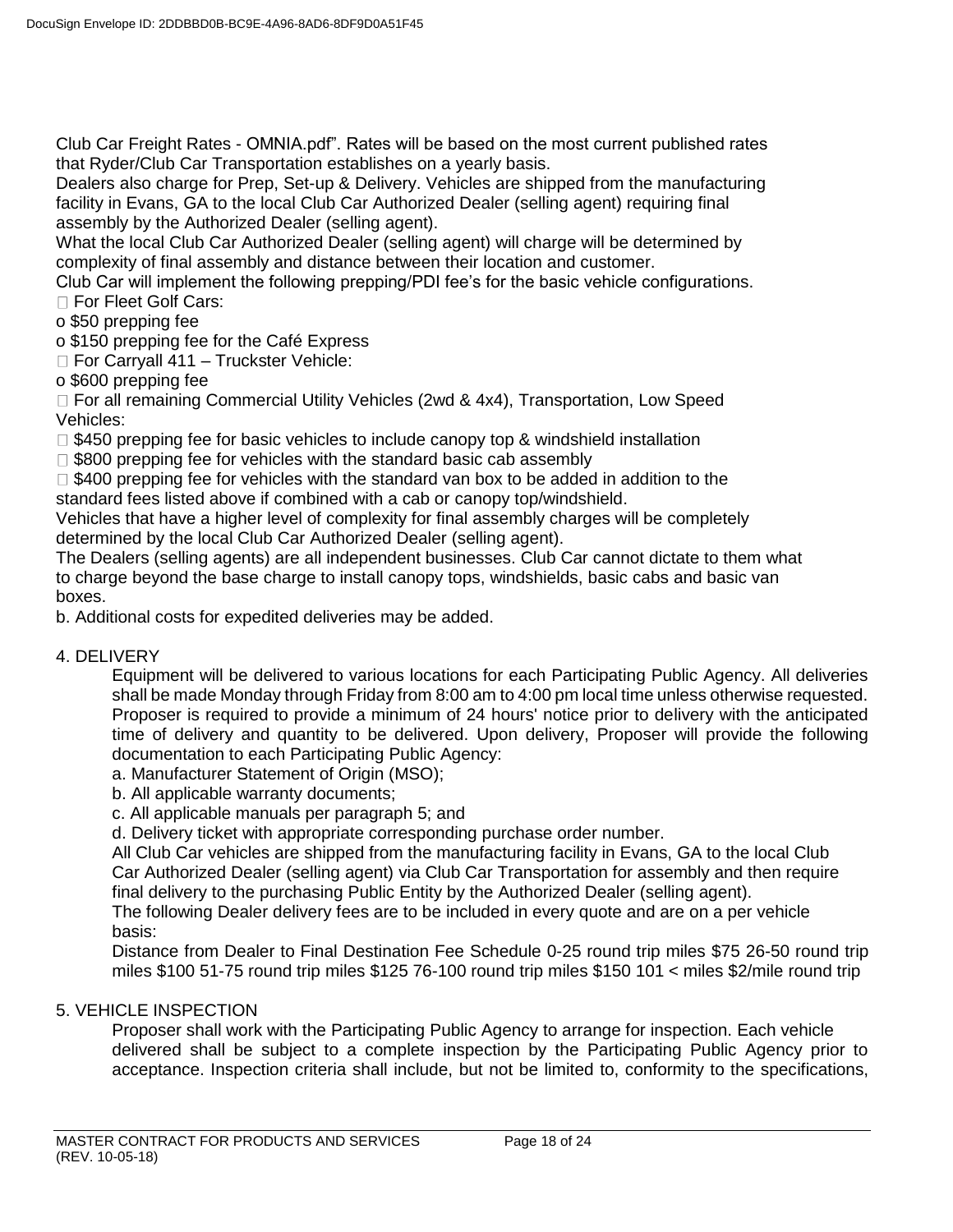mechanical integrity, quality, workmanship and materials. If delivered equipment is returned to the Proposer prior to acceptance for any reason, all corrections shall be made without any inconvenience to the Participating Public Agency.

#### 6. MANUALS

Proposer shall furnish the following manuals during delivery of vehicles and sshall provide one (1) hard

copy of each as well as one (1) electronic copy on thumb drive or CD.

- a. Operator's manual
- b. Parts manual
- c. Service and repair manual
- d. Overhaul manual
- e. Cross reference guide from manufacturer's parts numbers to supplier's parts numbers

### 7. TRAINING

Proposer shall provide training to operators and technicians of the Participating Public Agency at no additional cost. At a minimum, such training shall include operator training on all machine functions as well as operator preventive maintenance.

### 8. WARRANTY

Proposer shall provide all applicable warranties as a part of this RFP response and describe its ability in business days to provide any required warranty service to a Participating Public Agency. Proposer shall also note any extended warranties available and including pricing in Price section of Proposer's response.

Club Car's Authorized Dealer Network and Club Car's Factory Direct Service Technicians provide both parts and routine vehicle services as well as warranty support services across all areas of North America. All warranty repair request will be provided within five days of the request with the exception of a parts availability issue. All out of stock parts will be prioritized from our corporate headquarters and updates will be communicated along the way. Parts, Preventive Maintenance or routine service request will be scheduled at the time of notification. Factory Direct and Club Car's Dealer Network offers service packages that can be purchased at any time during the lease or ownership of the vehicle. While warranty failures occur on occasion without notice most failures can be addressed beforehand via proper preventive maintenance. To maximize vehicle uptime Club Car suggest a trained service provider be staffed by the OMNIA purchaser or the purchaser enter into contract with one of the above mentioned authorized service providers.

Club Car does not currently offer extended warranties for any of the products for which are being offered in this agreement; Utility, Transportation and Golf Vehicles plus

#### 9. EQUIPMENT RECALLS

In the event of any recall notice, technical service bulletin, or other important notification affecting equipment purchased from this contract, a notice shall be sent to appropriate personnel at each participating Public Agency in a timely manner. Proposer shall describe its process for notification of equipment recalls and timing of such notification.

See attached "QSP-0138 Product Safety Recall - Retrofit - Warning Campaign Process (1).pdf" in RFP360